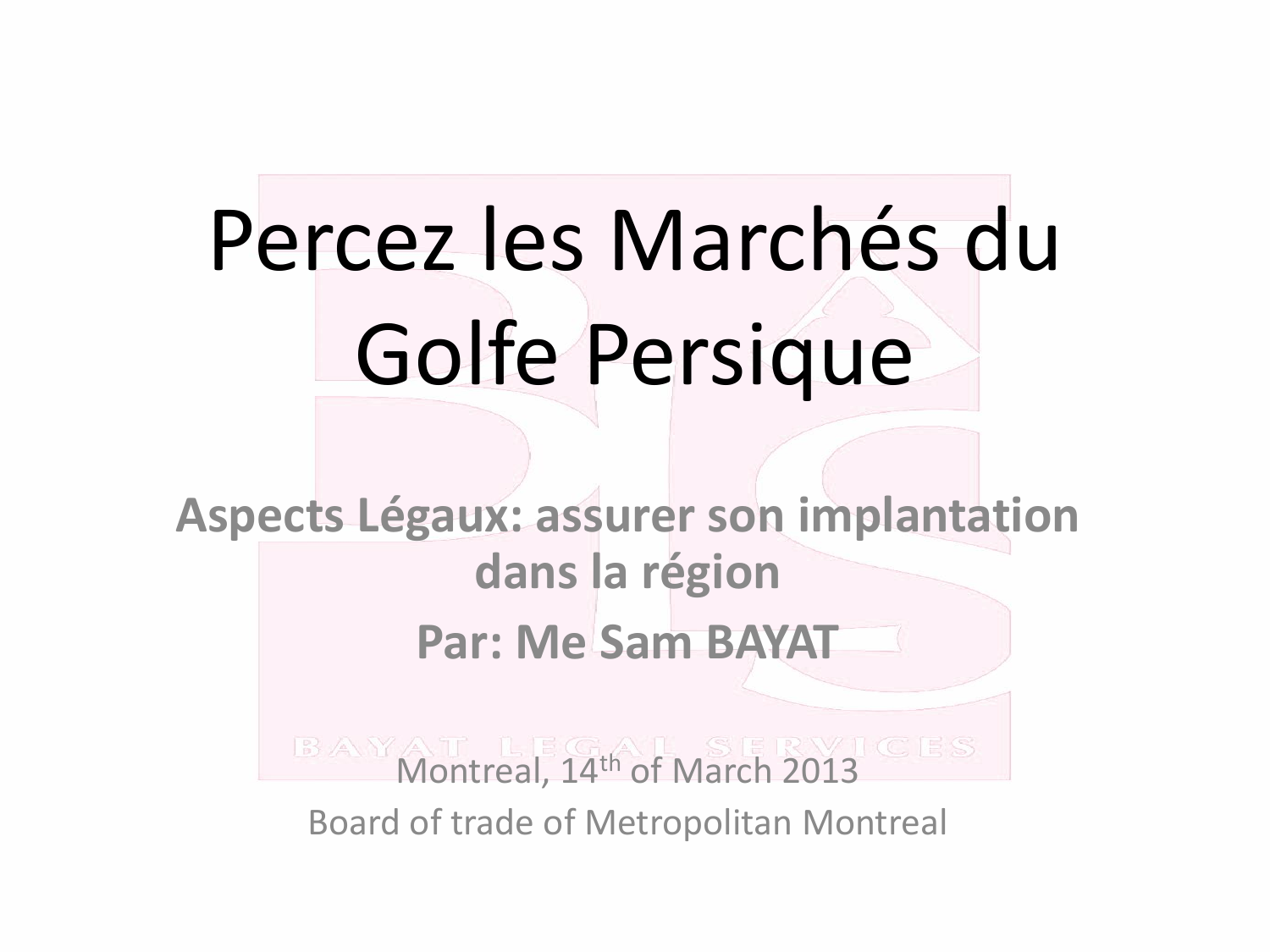### Disclaimer – Legal notice

#### **The information in this presentation:**

- Are of a general nature only and is not intended to address the specific circumstances of any particular individual or entity
- Not necessarily comprehensive, complete, accurate or up to date
- Is not professional or legal advice (if you need specific advice, you should always consult a suitably qualified professional)

**Copyright notice** Reproduction is not authorized.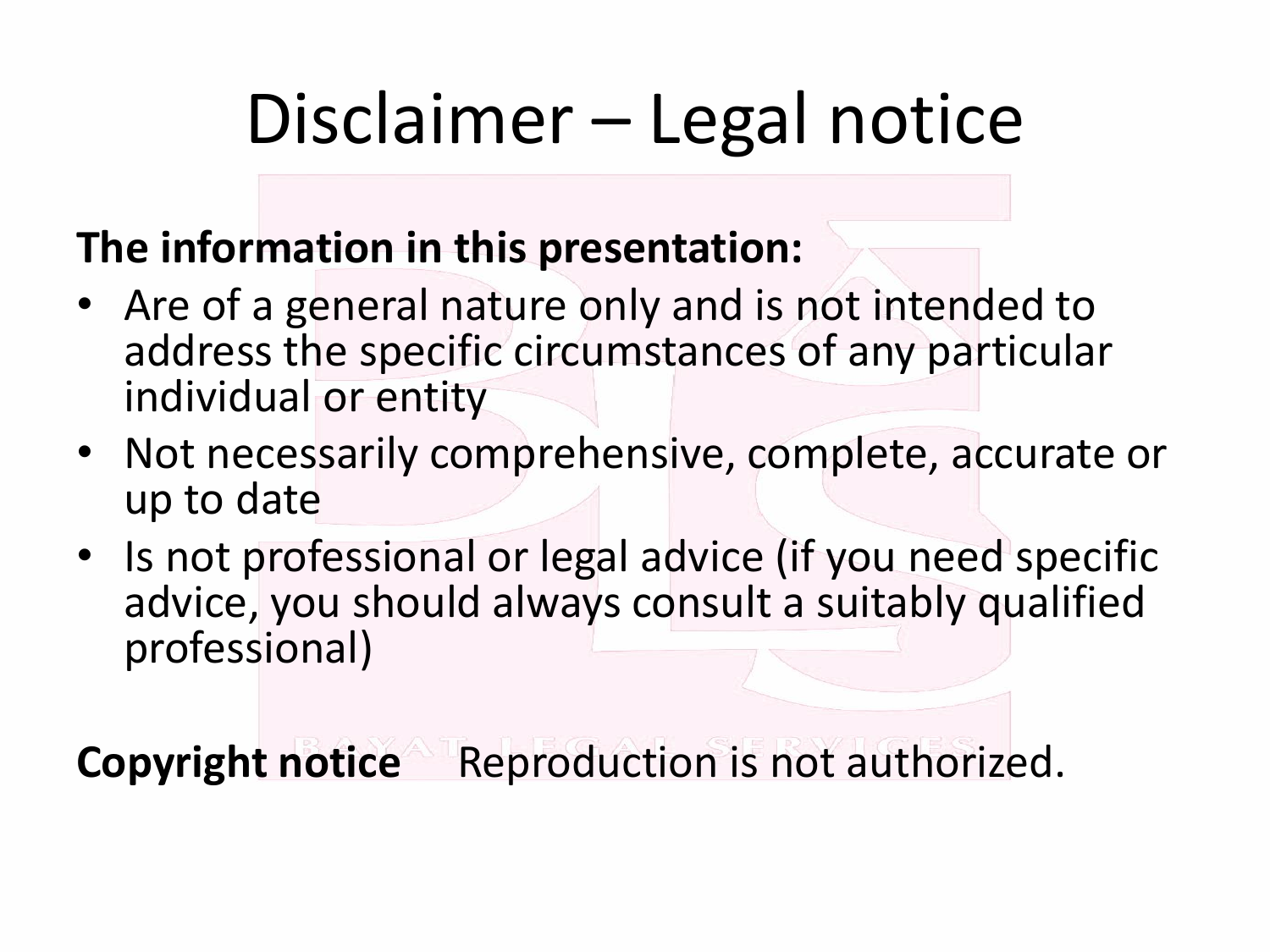### Subjects:

- Geographic area / countries
- **Bayat Group**
- Legal aspects to consider
- Companies Canada vs. GCC
- UAE
- Qatar
- KSA
- Kuwait, Bahrain, Oman
- **Conclusion**
- Questions AVAT LEGAL SERVICES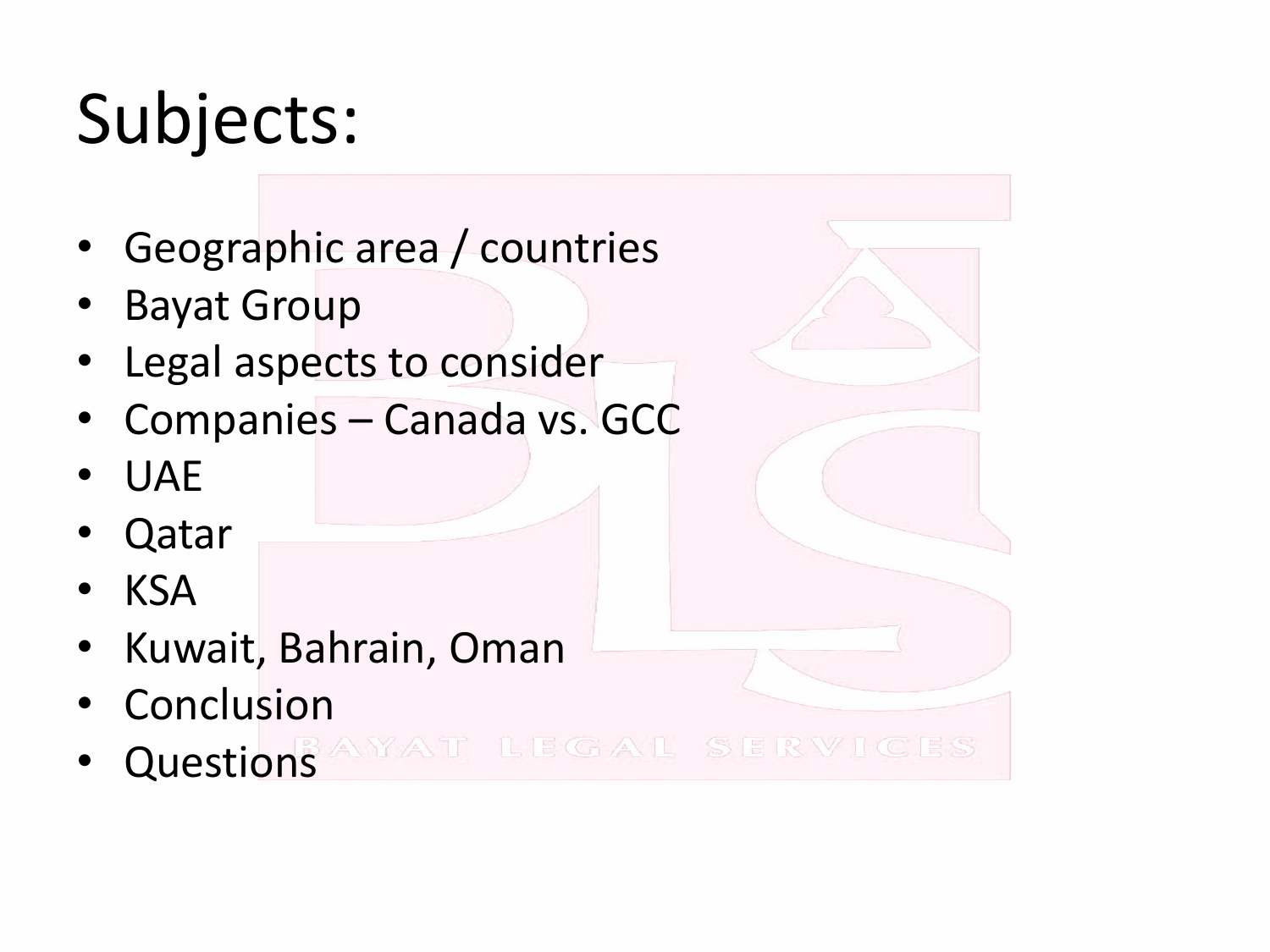#### Geographic area

- GCC … (Kuwait, Bahrain, Qatar, UAE, Oman and KSA)
- Iran and Iraq

CIS

India

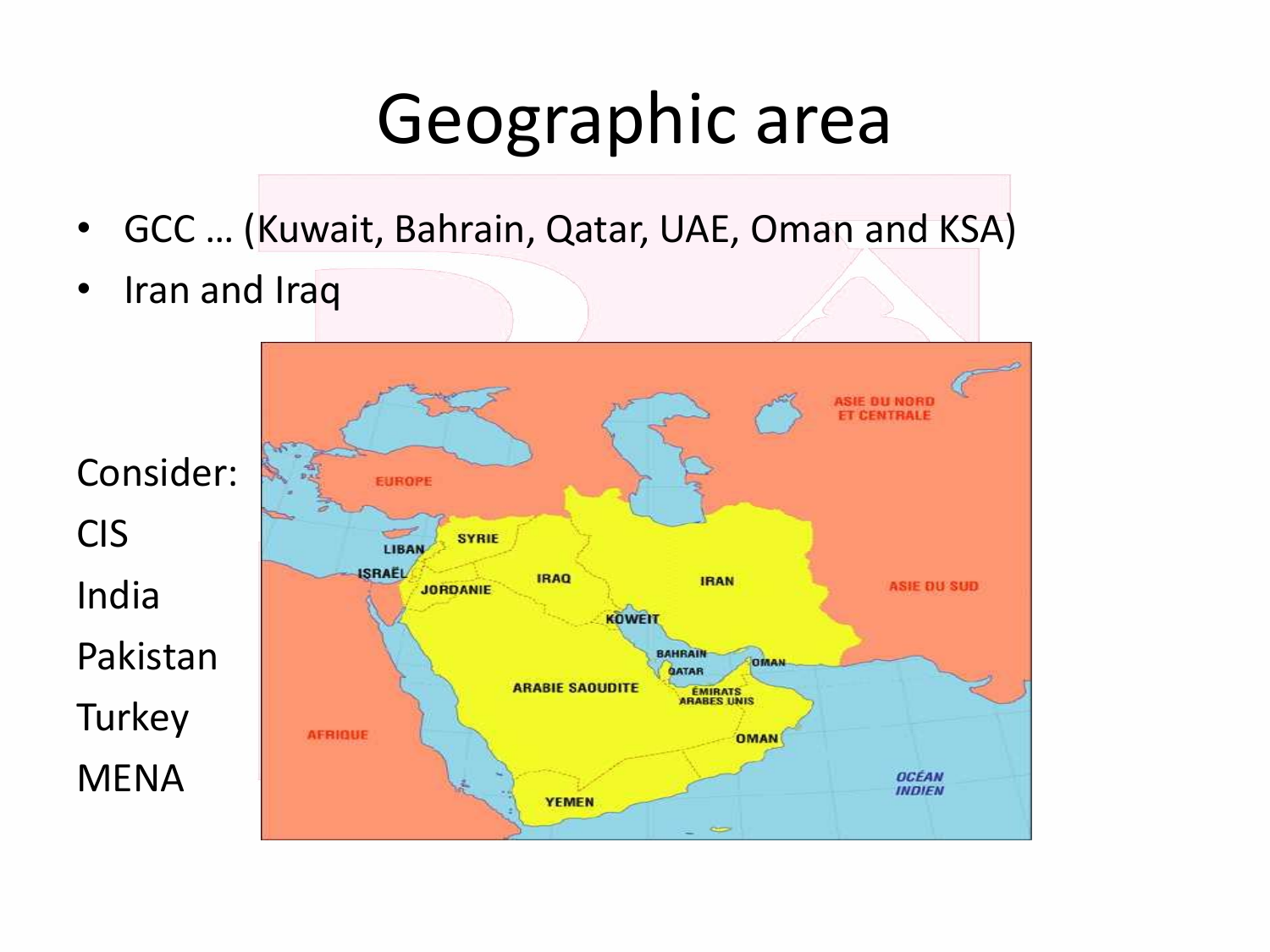#### Bayat Group

- Established in 1993 in Dubai
- Several resident Lawyers
- Area of practice
	- Business immigration
		- Individuals
		- Corporations
	- Business matchmaking / trade missions
- Related / representing
	- Canada Export Center (Vancouver)
	- JAFZA and Dubai Export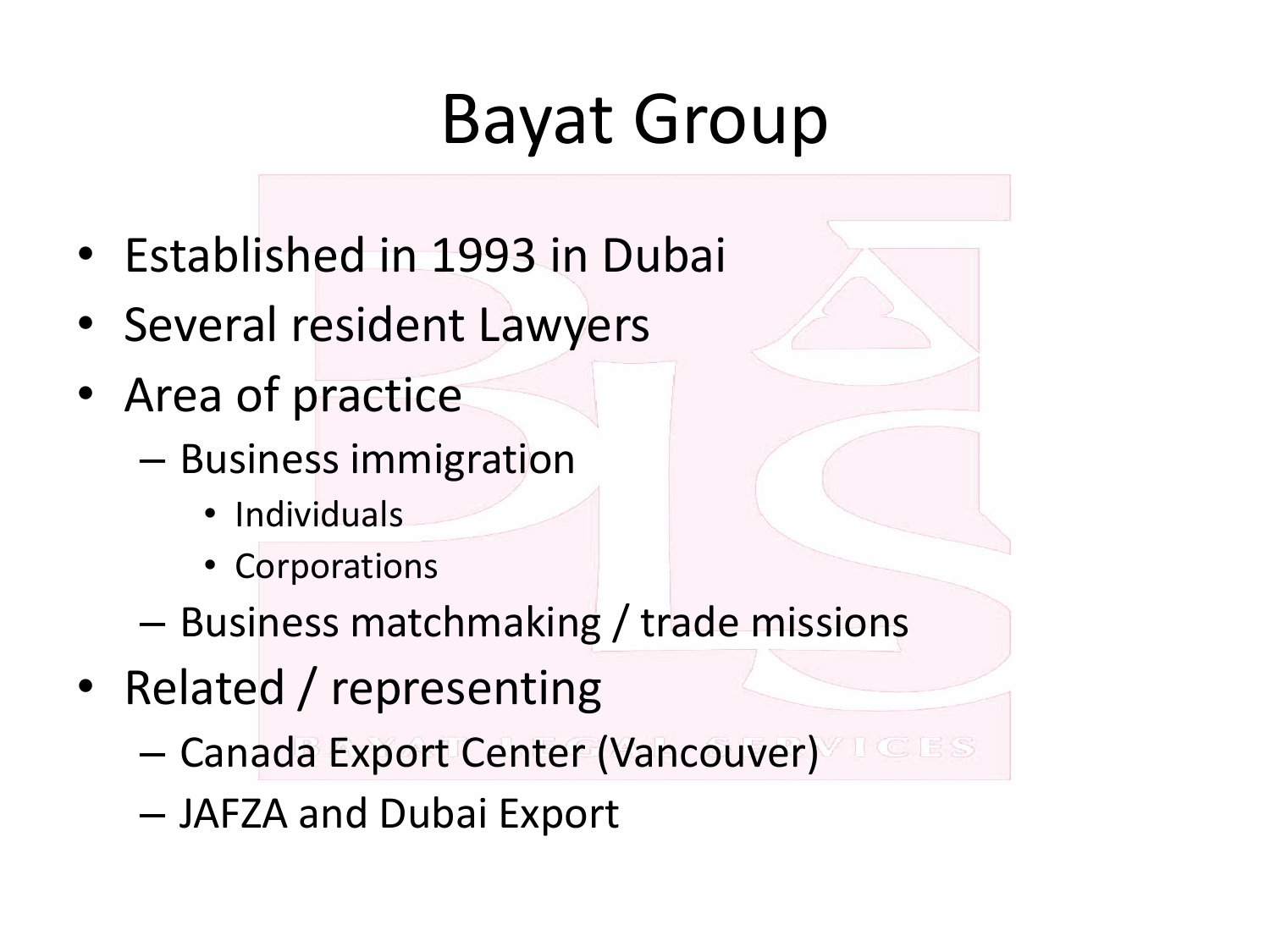#### Legal aspects to consider

- Legal environment and Business laws
- Company law
- Income tax
- Labor and Immigration laws
- Litigation and arbitrage
- Intellectual property laws
- Sharia laws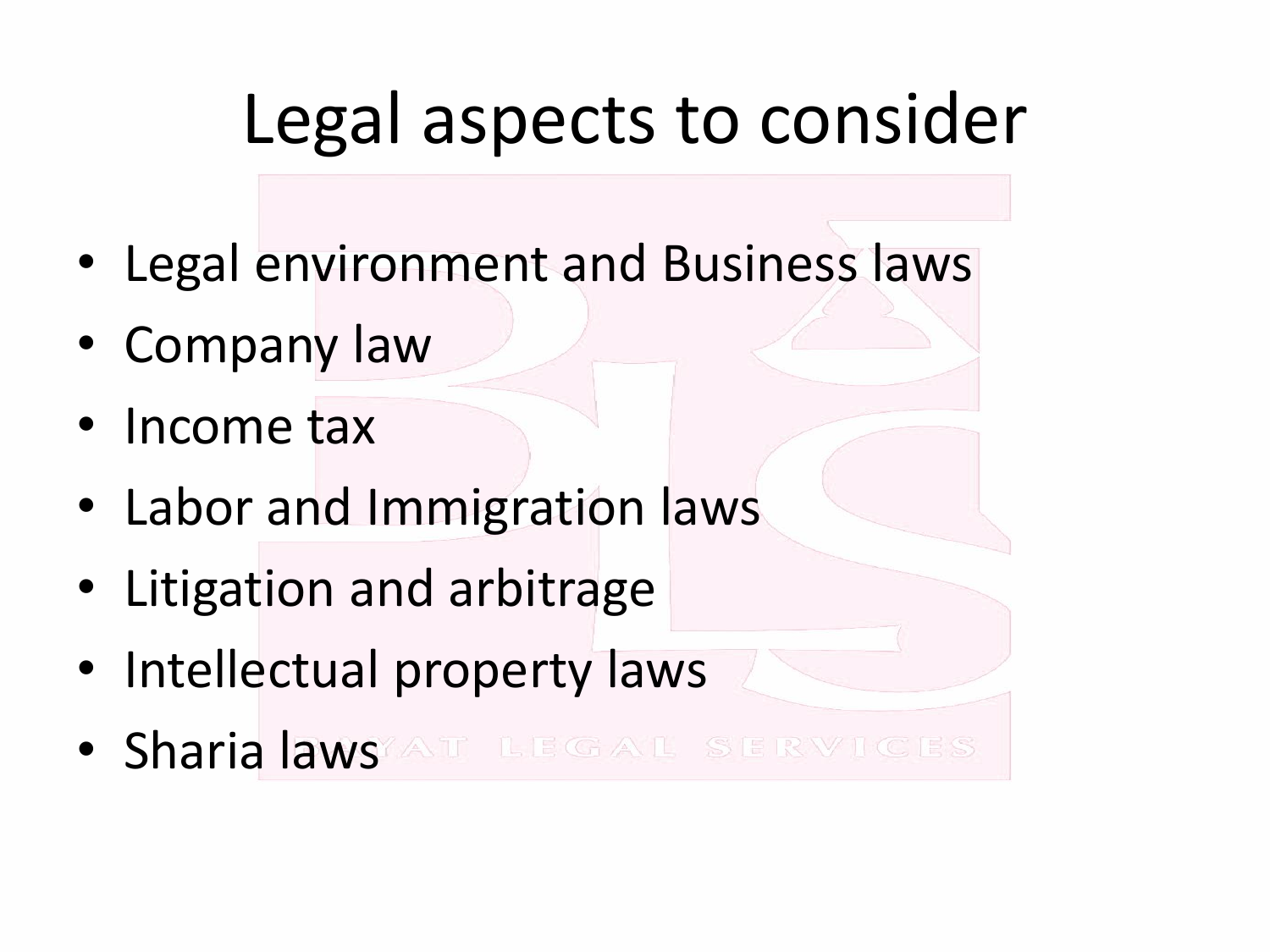#### … other legal aspects to also consider

- Construction permits
- Property
- Banking / getting credit
- Protecting investors
- Trading across borders
- Enforcing contracts
- Resolving insolvency<br>
In the service of the service of the service of the service of the service of the service of the service of the service of the service of the service of the service of the service of the service of
- Unions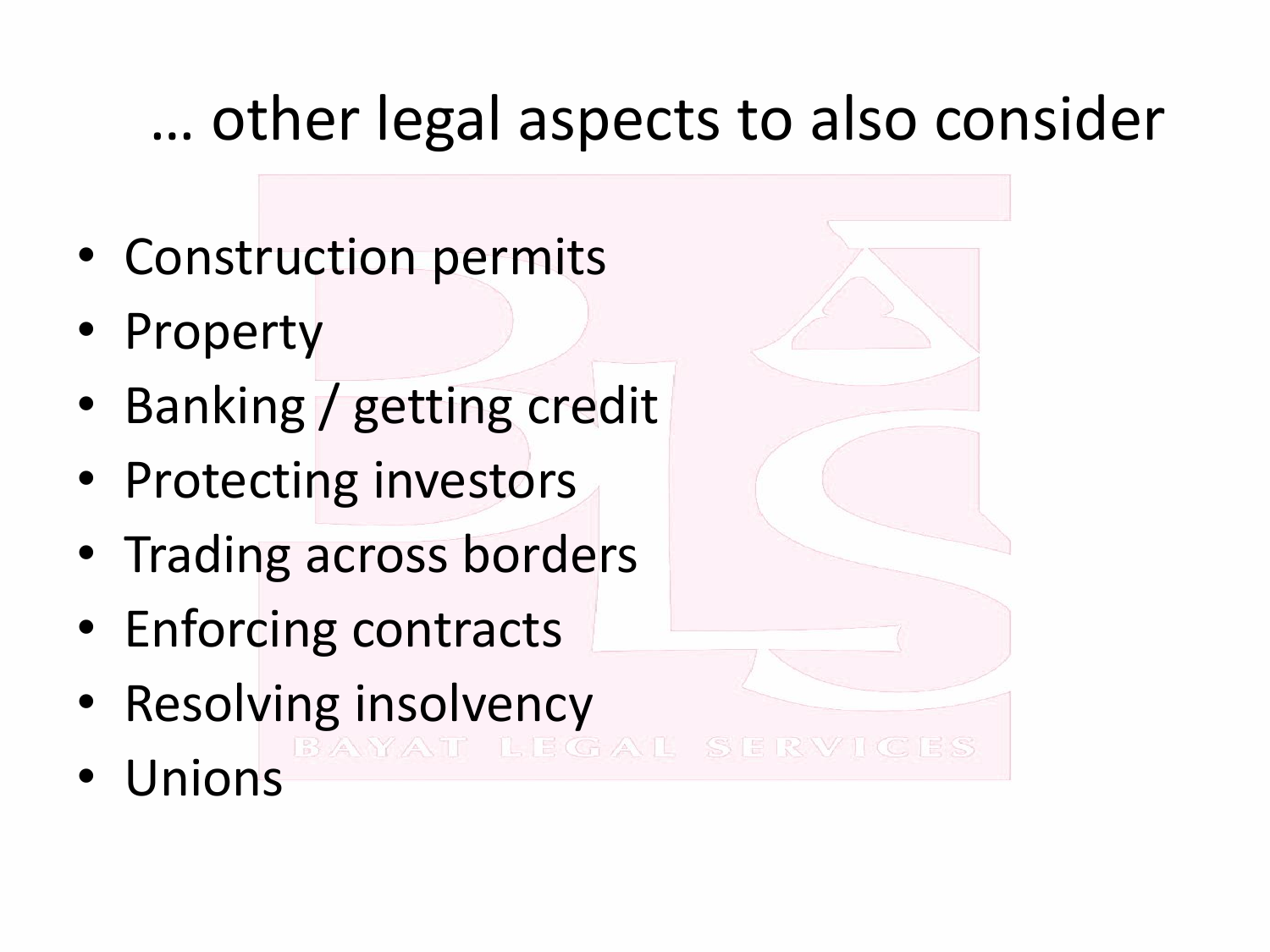## Legal environment and Business laws

- Hierarchy of laws constitution
- Customs duties importing/exporting goods
- **Documentation**
- Labeling and Packaging
- Getting paid  $-$  cash against docs
- Agency laws
- Competition law
- No exchange control restrictions on repatriation of capital, profits and dividends, enabling full financial transferability of capital, profits and dividends.
- Local currencies are fully convertible. All are pegged to the US dollar at the fixed rate
- Business hours/work days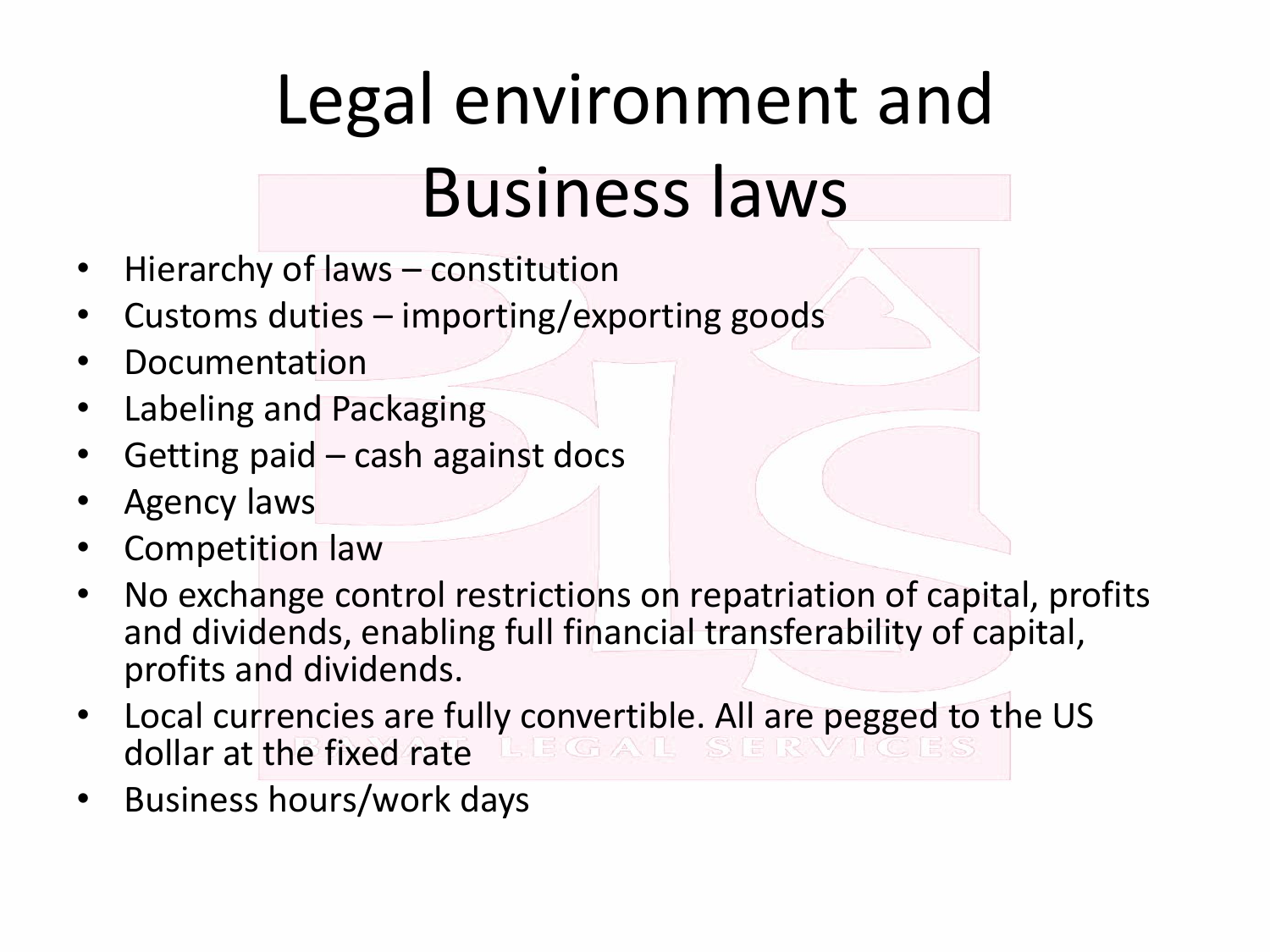#### Company laws

- Sole proprietorship
	- Professional firms
- Limited Liability Companies 51/49
- Branches and representative offices
- Commercial agencies
- Free zone
- Limits on business activities, company charter
- Business License to conduct business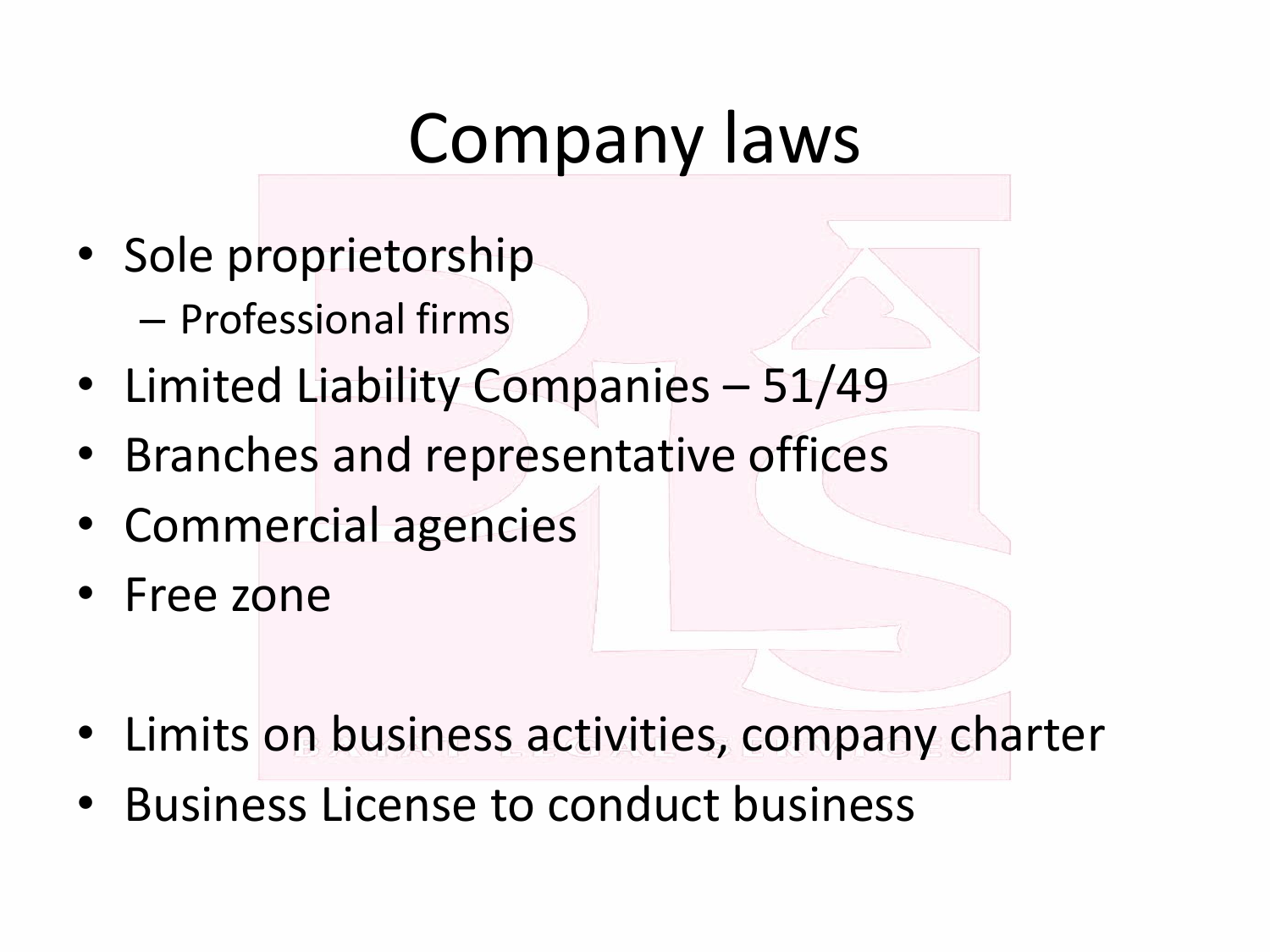#### Income tax

- Different regime for nationals and expatriates
- No personal income tax
- Some corporate taxes:
	- Direct
	- Indirect
	- Usually on net profits normally range 10 to 20%
- Municipal taxes -5% services / on lease (5% residential and 10% commercial)
- Since January 2003, unified customs fees in GCC countries, following the establishment of a customs union between the six Gulf States.
- Double taxation Agreements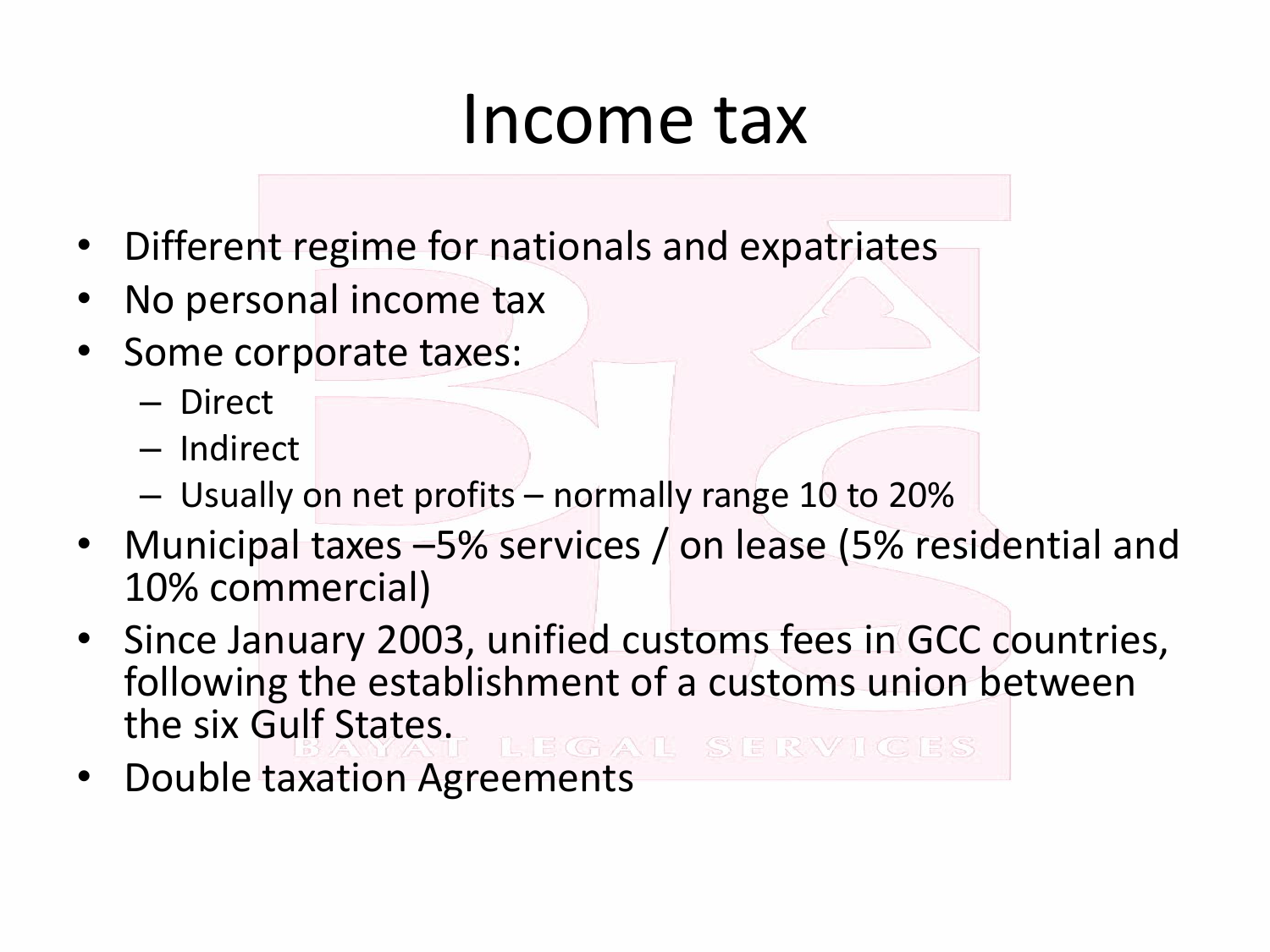### Labor and Immigration laws

- All expatriates need a labor card/permit and National ID
- Investors don't need a labor permit
- No part time work or 2<sup>nd</sup> job
- All expatriates need a residency permit
	- Dependents?
- Canadians we need a visitor visa!?!
- No multiple visas but easy to obtain a single visitor visa
- Europeans (all OECD) need no entry visitor visa
- Nationalization of work force AL SERVICES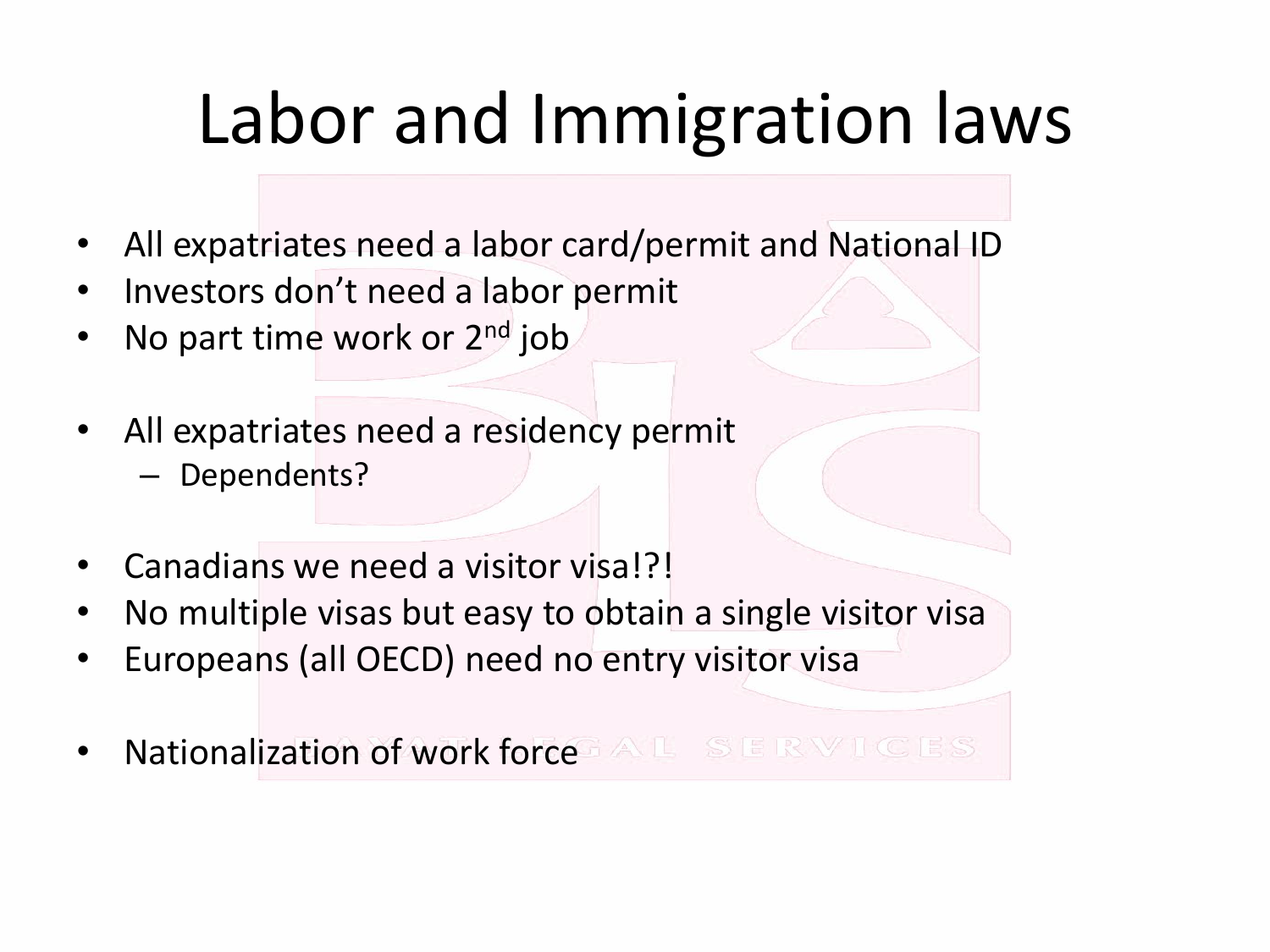#### Litigation and arbitrage

- Good court system
- Arbitrage is governed by civil procedure code, if explicitly mentioned in the contract.
- Many local/affiliated arbitrage centers;
	- Dubai International Arbitrage centre
	- Intellectual property rights
	- Bahrain chamber of dispute resolution
	- Qatar International Arbitration Centre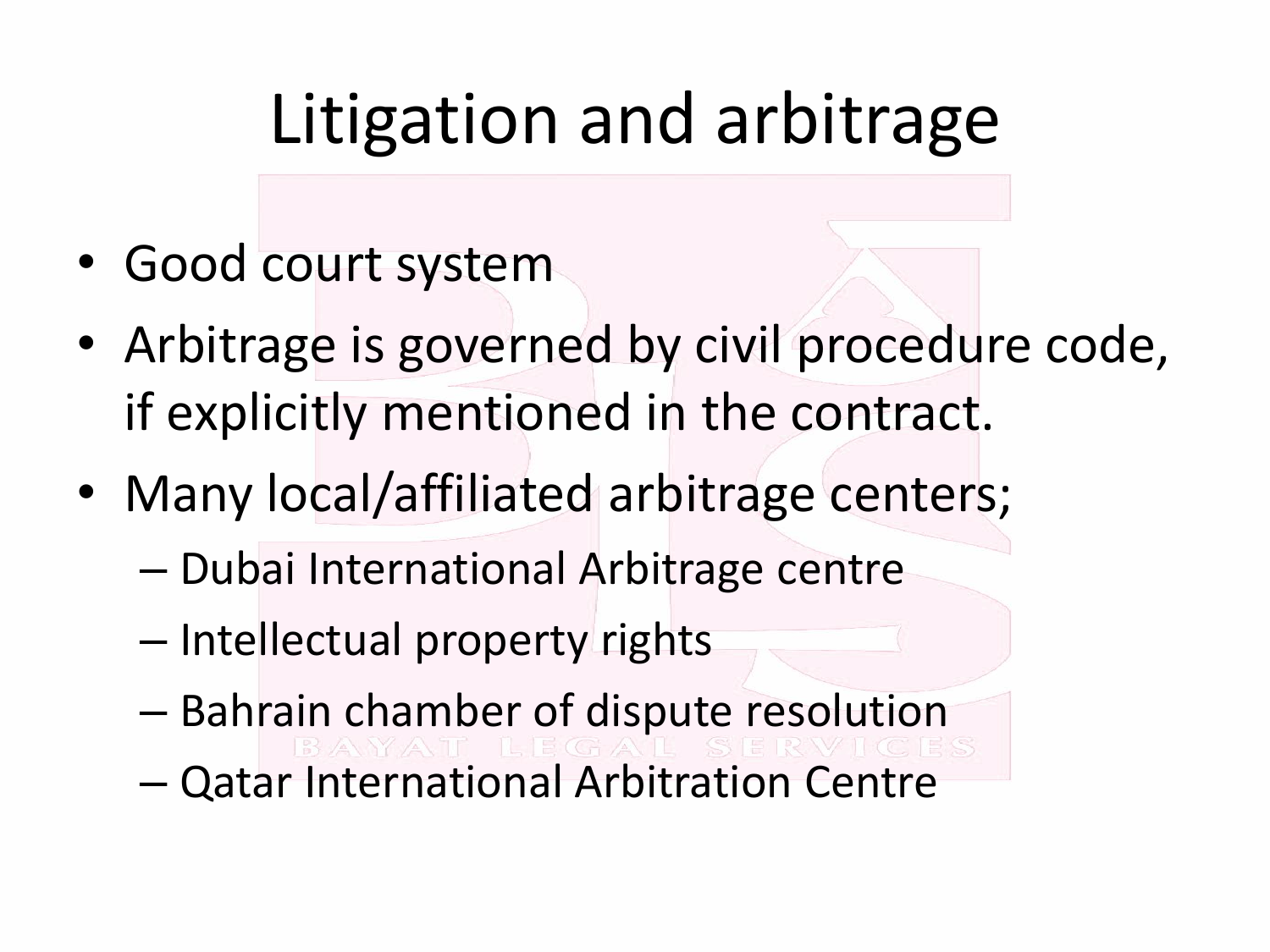### Intellectual property laws

- The Patents, Designs and Industrial Models Law which protects a patent for up to 20 years and a utility patent for 10 years. Patents need to be worked within four years of filing. Designs are protected for up to 15 years from the date of registration.
- trademarks are valid for 10 years from date of filing and can be renewed for periods of 10 years.
- The Copyright Law which is optional, grants protection for the lifetime of the author plus 25 years. This applies to cinematographic films, works of art, works made by corporate bodies and works of art published under pen names. Photographic works
- Photographic works are protected for 10 years only.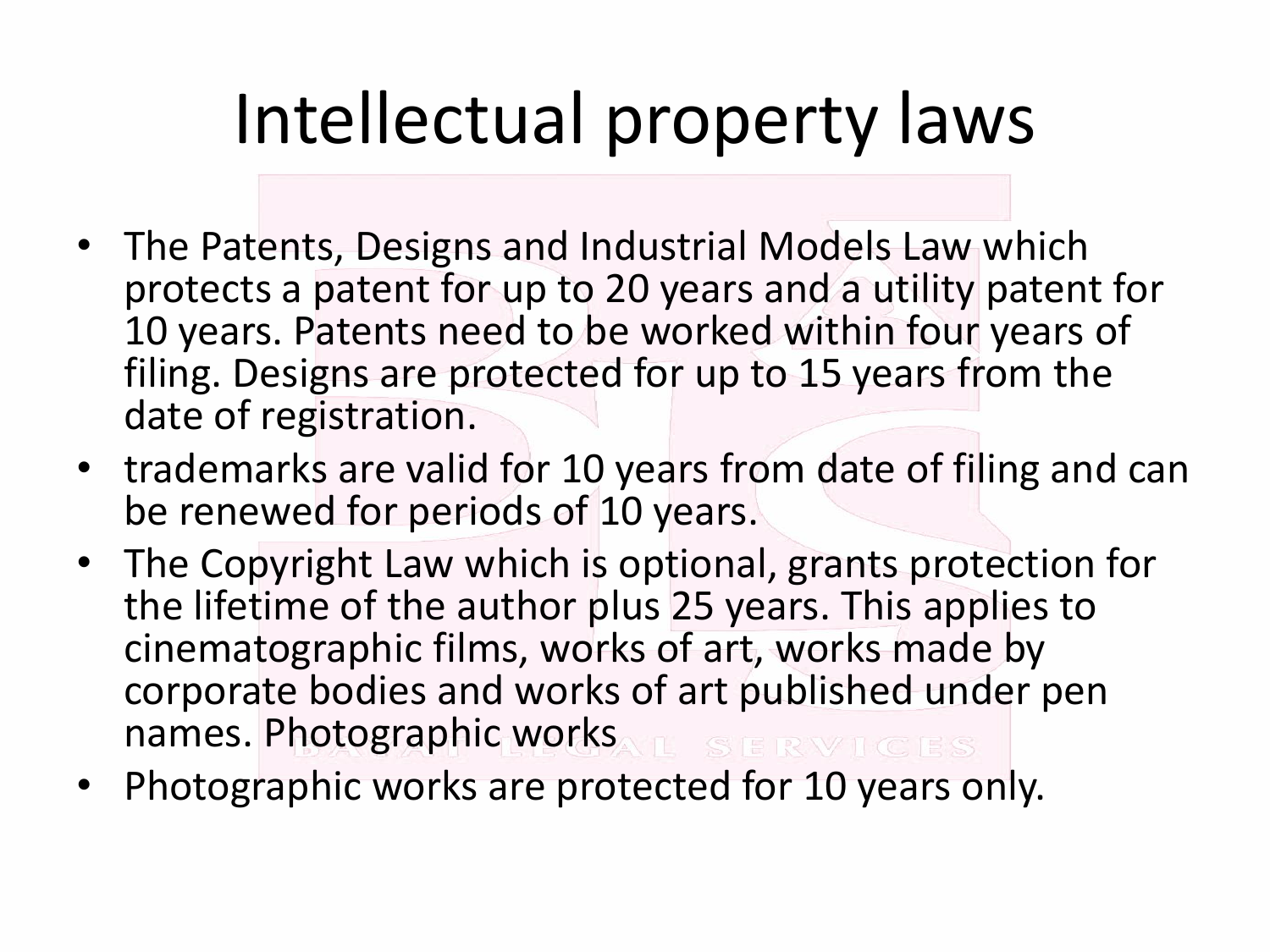#### Sharia laws

- The Ministry of Justice governs the Shari'a Courts.
- The Shari'a Courts have three sections:
	- Ordinary Courts; Summary Courts; and Courts of Appeal.
- Islam is the official religion and ... Islamic Sharia is a main source of legislation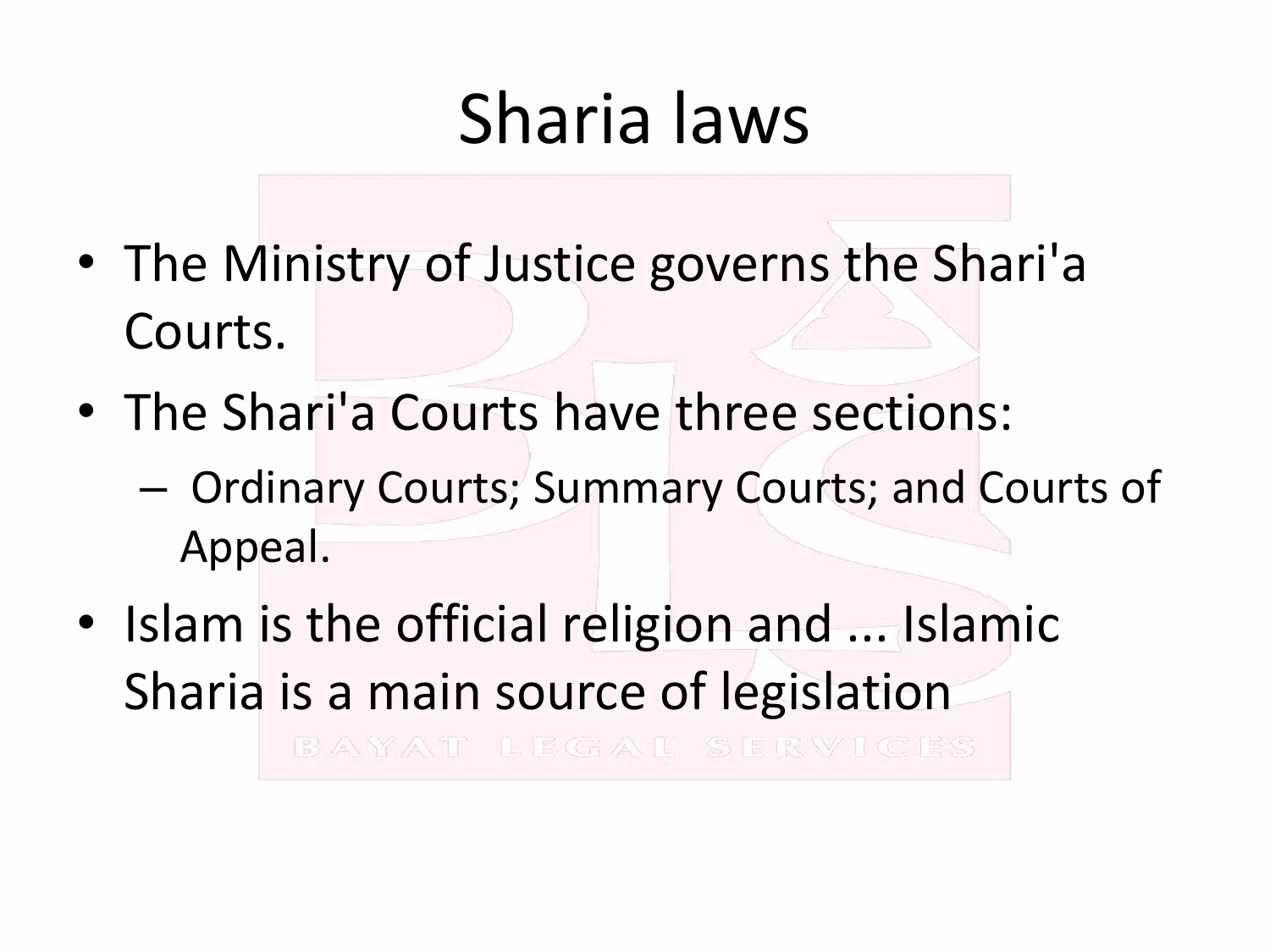#### … Sharia laws

- Elements of the nation's criminal code offer for instance, payment of blood money in the event of a death or injury is allowed according to Sharia.
- Crimes such as the desertion of Islam, fornication, murder, theft, adultery and homosexuality - all crimes classified as "Al Hudud" in Arabic - are punishable by predetermined.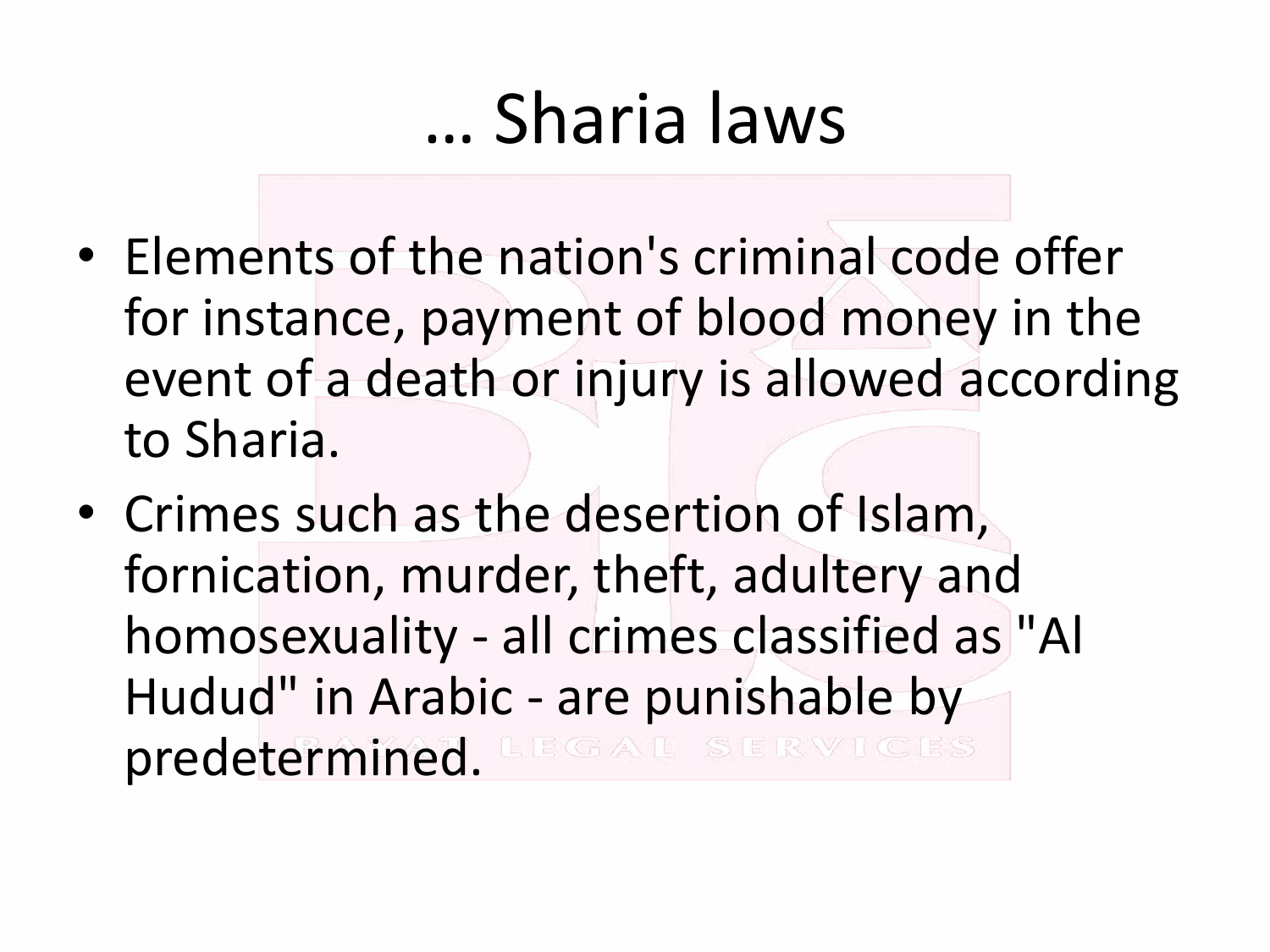#### Companies – Canada vs. GCC

- Canada: Federal / Provincial
- GCC:
	- Normal LLC and General Trading LLC 51/49
	- Free zone 100%
	- Establishment 100%
	- Agency Rep.
- Iran: – LLC at 51/49 and Free zones (several eco. zones)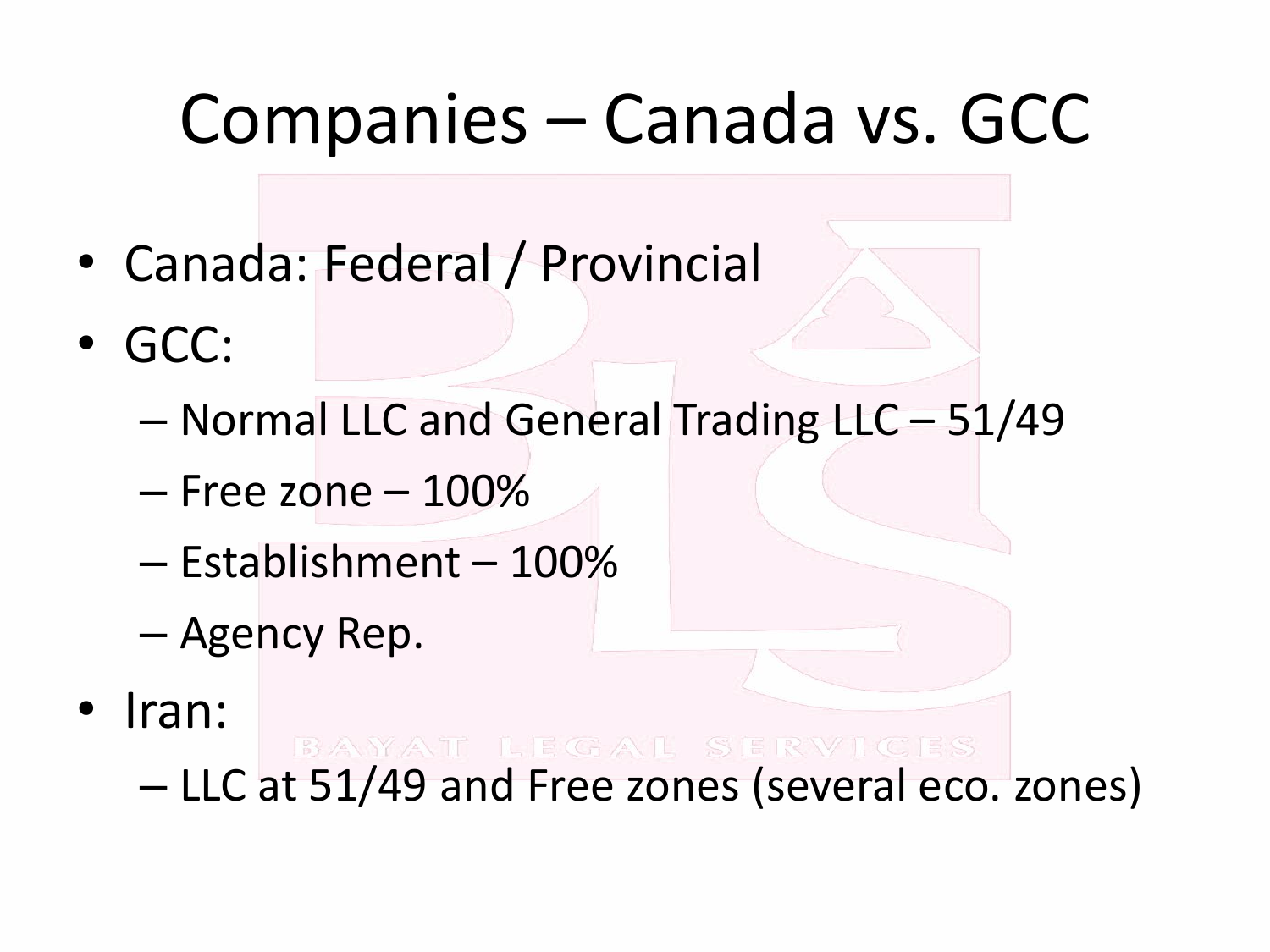#### UAE - Government

- Federal government
	- Constitution!
- 7 Emirates local governments:
	- Abu Dhabi\*
	- Dubai
	- Sharjah\*
	- Ras Al-Khaimah
	- Fujairah\*
	- Umm Al-Quwain \*\* EGAL SERVICES
	- Ajman\*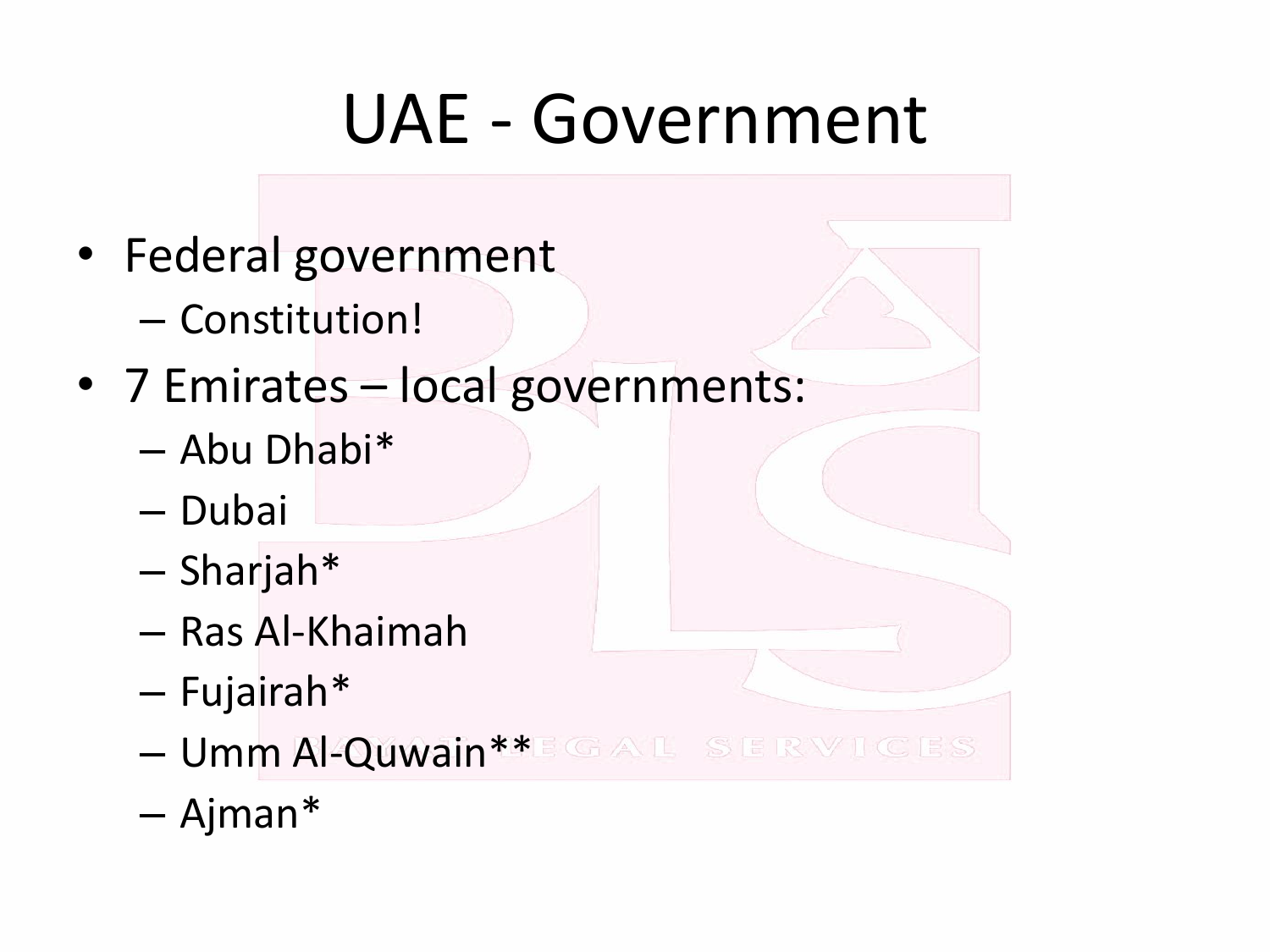#### UAE – Judicial

- The Judicial System:
	- Two court system, Federal and local system.
	- Federal: first instance, appeal and ferderal supreme court.
		- Each emirates has court of appeal and first instance. While the supreme court in located in Abu Dhabi.
	- Sharia courts
		- Personal status, but expanding to civil commercial and serious criminal offenses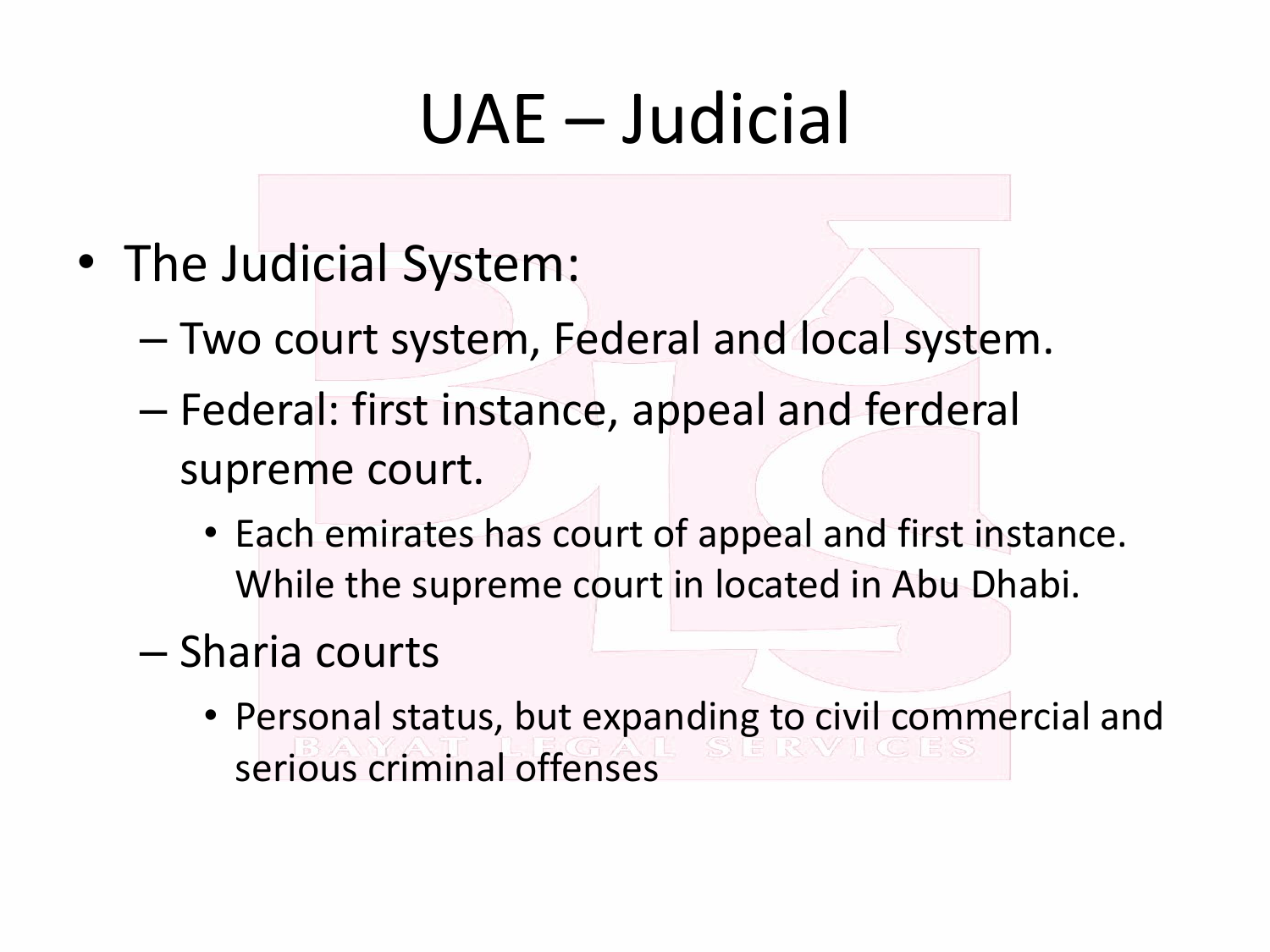### UAE – Establishing a business

- We will discus only about two types:
	- Limited Liability Companies 51/49
	- Registering in a free zone 100%
- Average of 15 days to set up business
- Process to set up an LLC:
	- Register name by DED
	- Articles of association
	- Application for a trade license at DED
		- Office lease and registered capital
	- Publication in commercial registry
	-

#### – License to be issued<br>BAWATTEGALSERVICES

Talks to abolish the 49/51 rule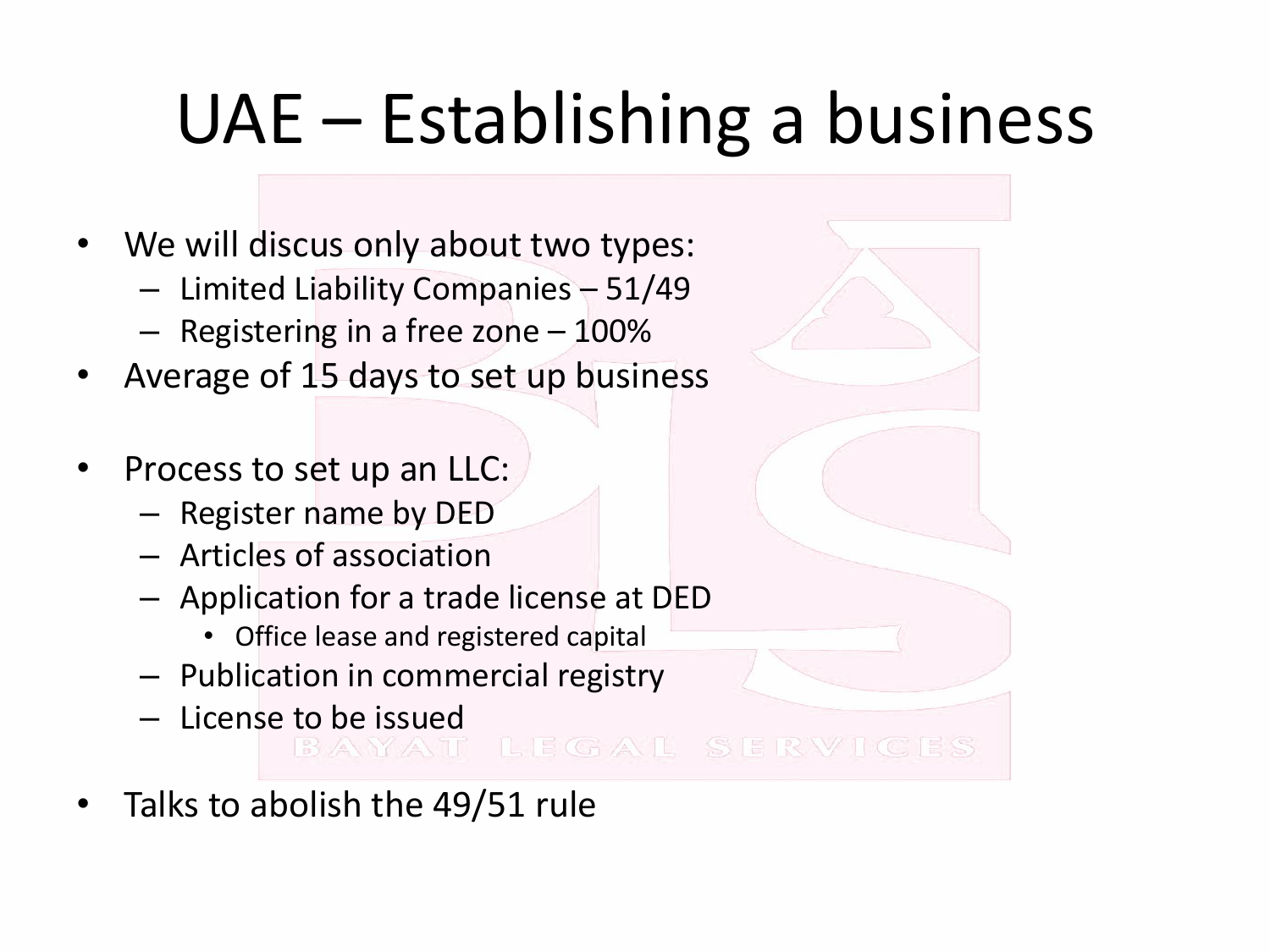### UAE – Labor

- Once a license is issued:
	- Application package to labor
	- identifying a PRO for formalities
	- deposit of AED 3,000 per employee
	- Employment contract and Work permits
- Working hours, leave and air ticket
- End of service benefits
- Labor dispute
- Emiratisation of work force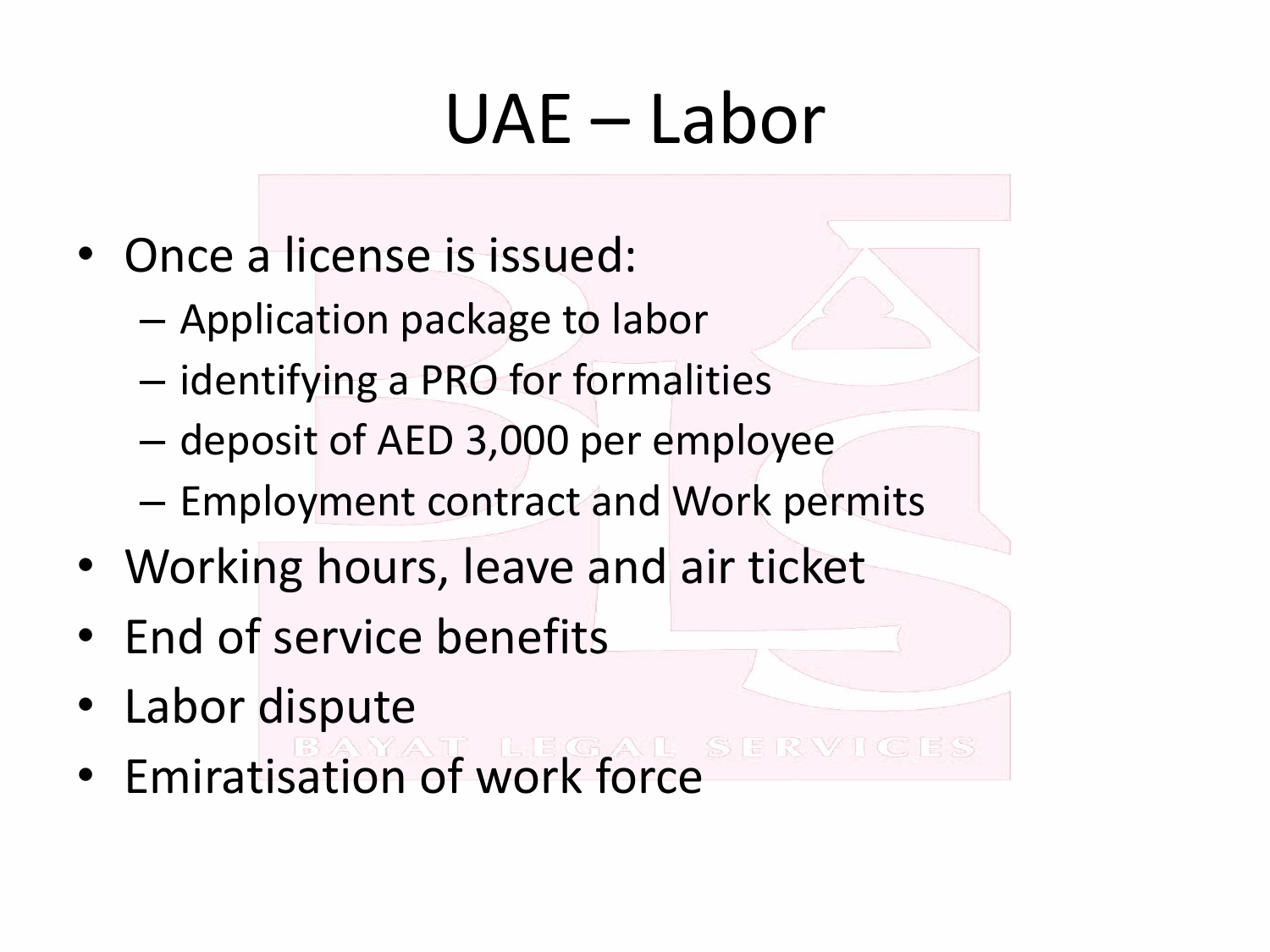### UAE – Immigration

- Visitor visa 14 days / 30 days / 60-90 days
- Employment visa need medical
- Investor visa need medical
- Student visa need medical
- Medical treatment visa
- Visit visa application:
	- Passport copy and photograph
	- No need to apply in person
	- Cost: AED 400 to 1500
- NO exit permit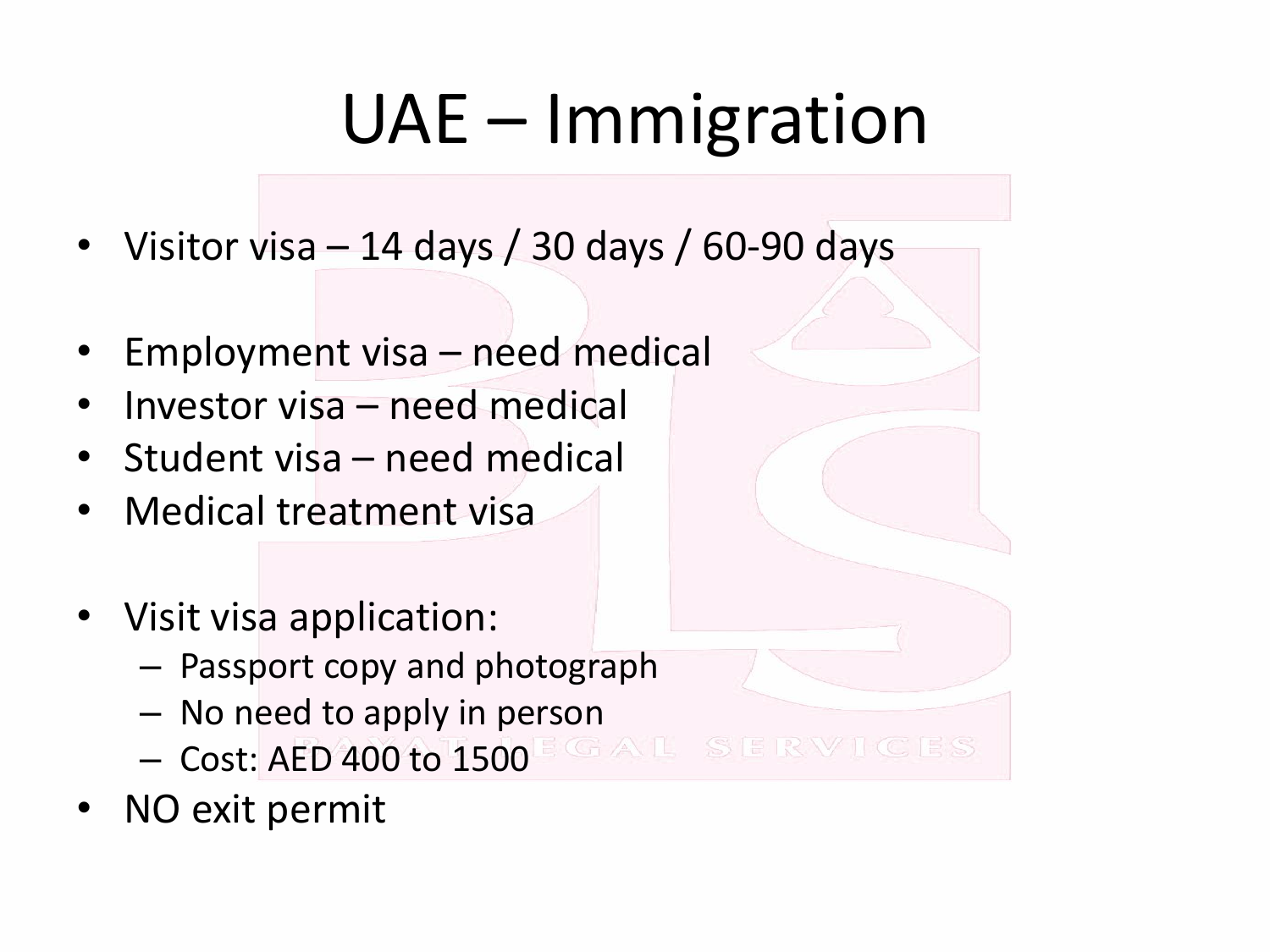#### UAE – Free Zones

- Companies holding FZ licences are allowed to operate outside the UAE but not inside UAE
- Main advantages:
	- 100% foreign ownership
	- 100% repatriation of Capital and goods
	- No corporate taxes
- Different free zones: – Maritime, Airport, Specialized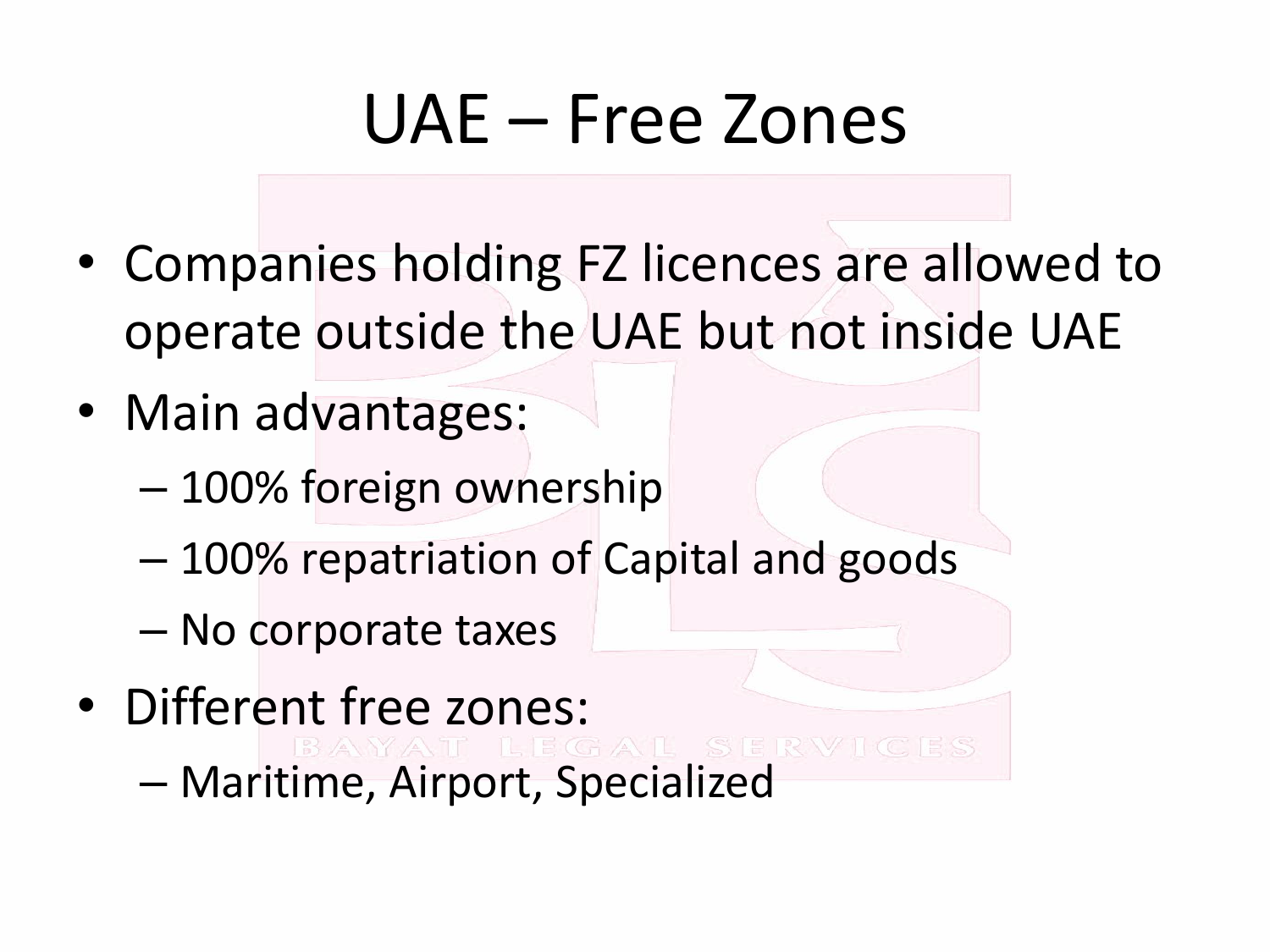#### … UAE – Free Zones

- Abu Dhabi Airport Free Zone (ADAFZ)
- Higher Corporation for Specialized Economic Zones (HCSEZ)
- Industrial City of Abu Dhabi (ICAD 1 and 2)
- Khalifa Port and Industrial Zone (KPIZ)
- twofour54 (Two Four Fifty Four / 54) media and production free zone
- Dubai Airport Free
- Dubai Car and Automotive City Free Zone (DUCAMZ)
- Dubai Flower Center Free Zone at Dubai International Airport
- Dubai Gold and Diamond Park
- Dubai Health Care City (DHCC)
- Dubai Industrial City (DIC)
- Dubai International Financial Centre (DIFC)
- Dubai Internet City (DIC)
- [Dubai Knowledge Village \(KV\) \(DKV\)](http://www.dubaifaqs.com/dubai-knowledge-village.php)
- [Dubai Media City](http://www.dubaifaqs.com/dubai-media-city.php)
- Dubai Multi Commodities Centre (DMCC)
- Dubai Gold and Commodities Exchange (DGCX) part of DMCC
- Dubai Silicon Oasis
- Dubai Technology and Media Free Zone (TECOM) includes DIC, DMC, DKV
- Economic Zones World (EZW) includes Techno Park, Dubai Auto Zone, Jafza International, JAFZ
- [Jebel Ali Free Zone \(JAFZ\)](http://www.dubaifaqs.com/jebel-ali-free-zone-authority.php)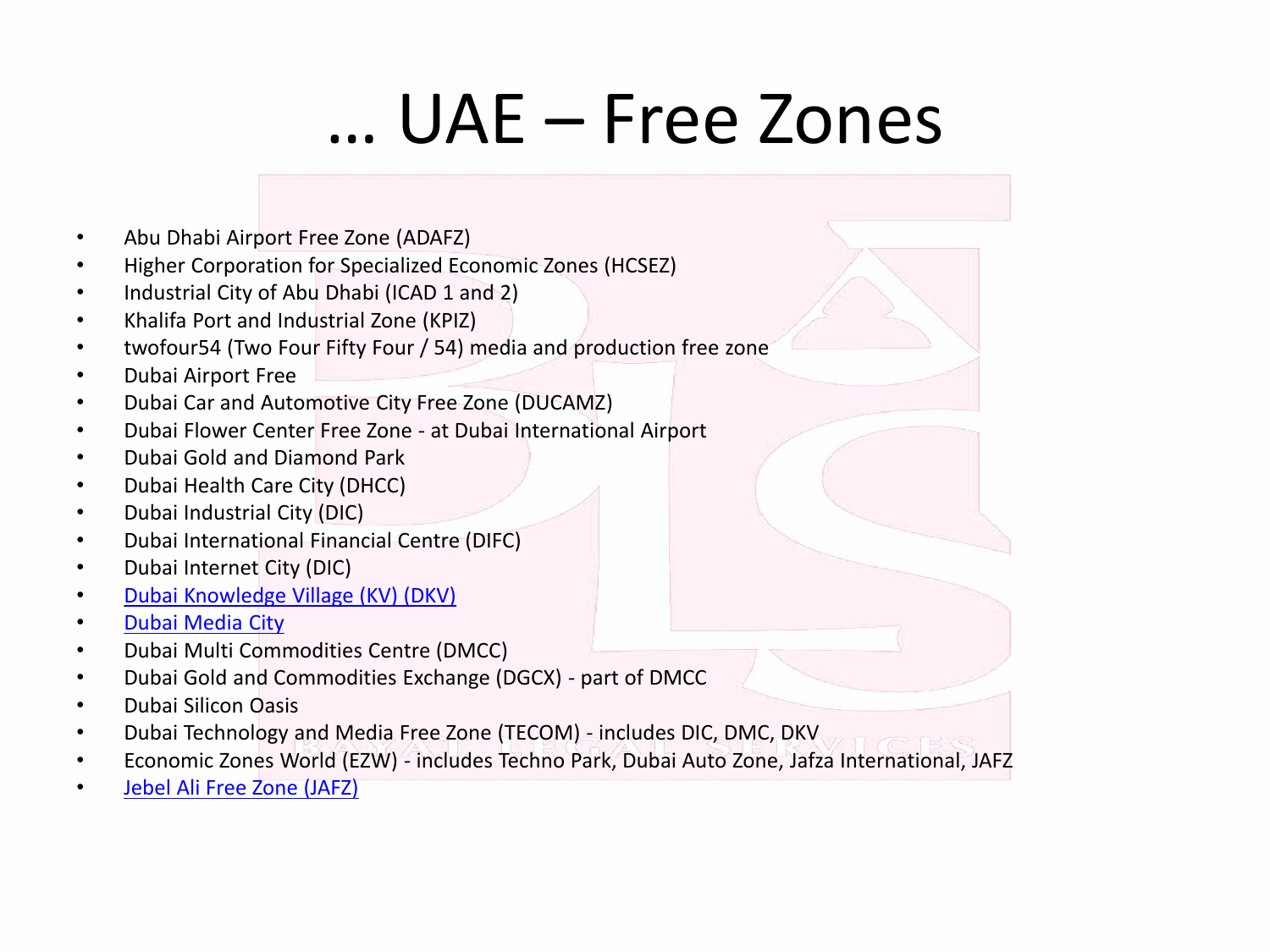#### … UAE – Free Zones

- Ajman Free Zone (AFZ)
- Fujairah Free Zone (FFZ)
- Fujairah creative city
- RAK Free Trade Zone (RAKFTZ or RAK FTZ)
- RAK Investment Authority Free Zone (RAKIA FZ)
- Ras Al Khaimah Media Free Zone (RAKMFZ)
- Hamriyah Free Zone
- Sharjah Airport International Free Zone (SAIF)
- Ahmed Bin Rashid Free Zone (ABRFZ)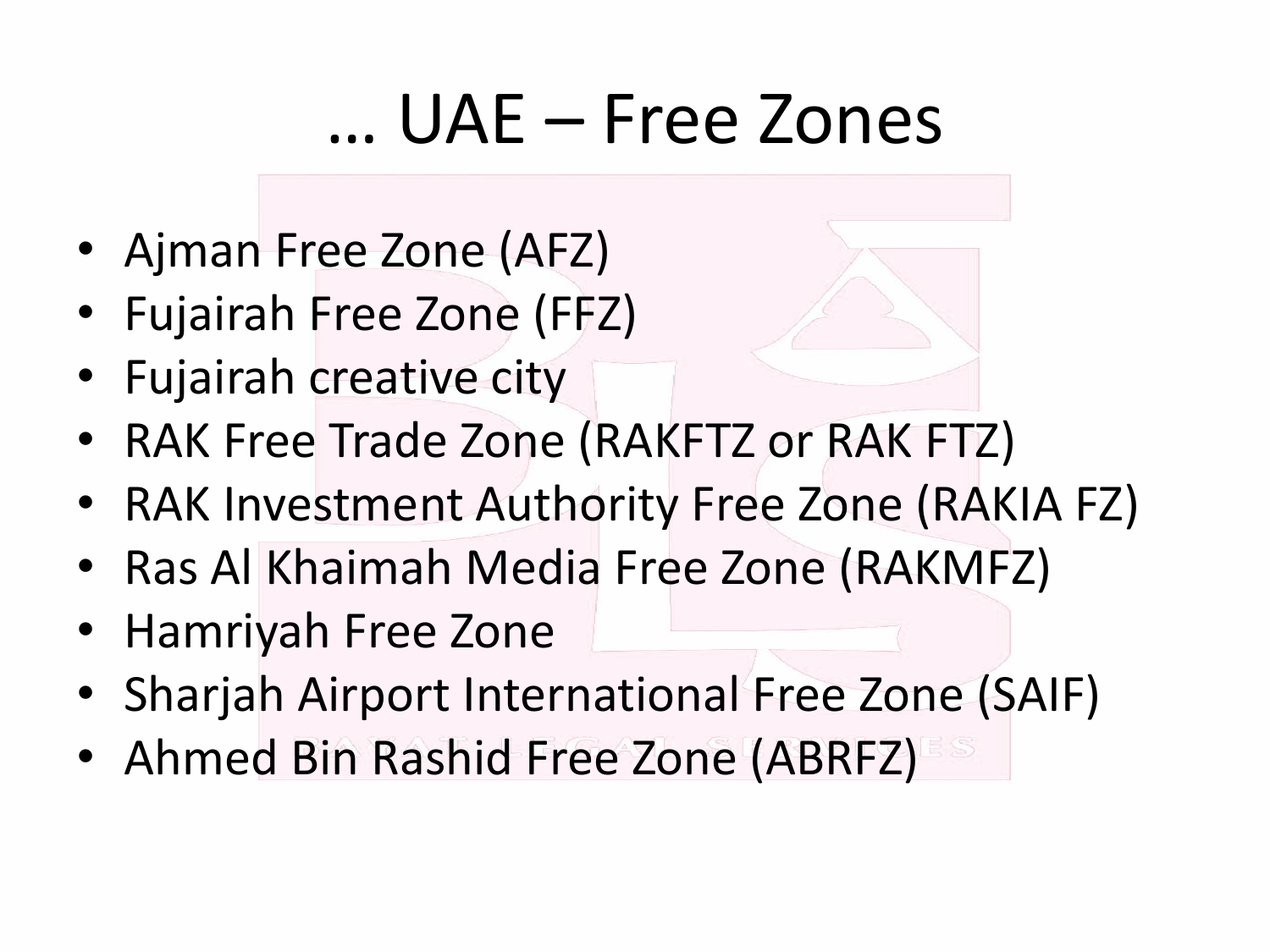#### UAE – import/export – Customs procedures

- Unified custom tariff 5%, CIF values of goods
- Re-export in 60 days customs reimbursed
- Value add of 40% in ex work price to be considered made in GCC

• NO Canada-UAE business council, No memorandum of Understanding on business, trade and technical cooperation.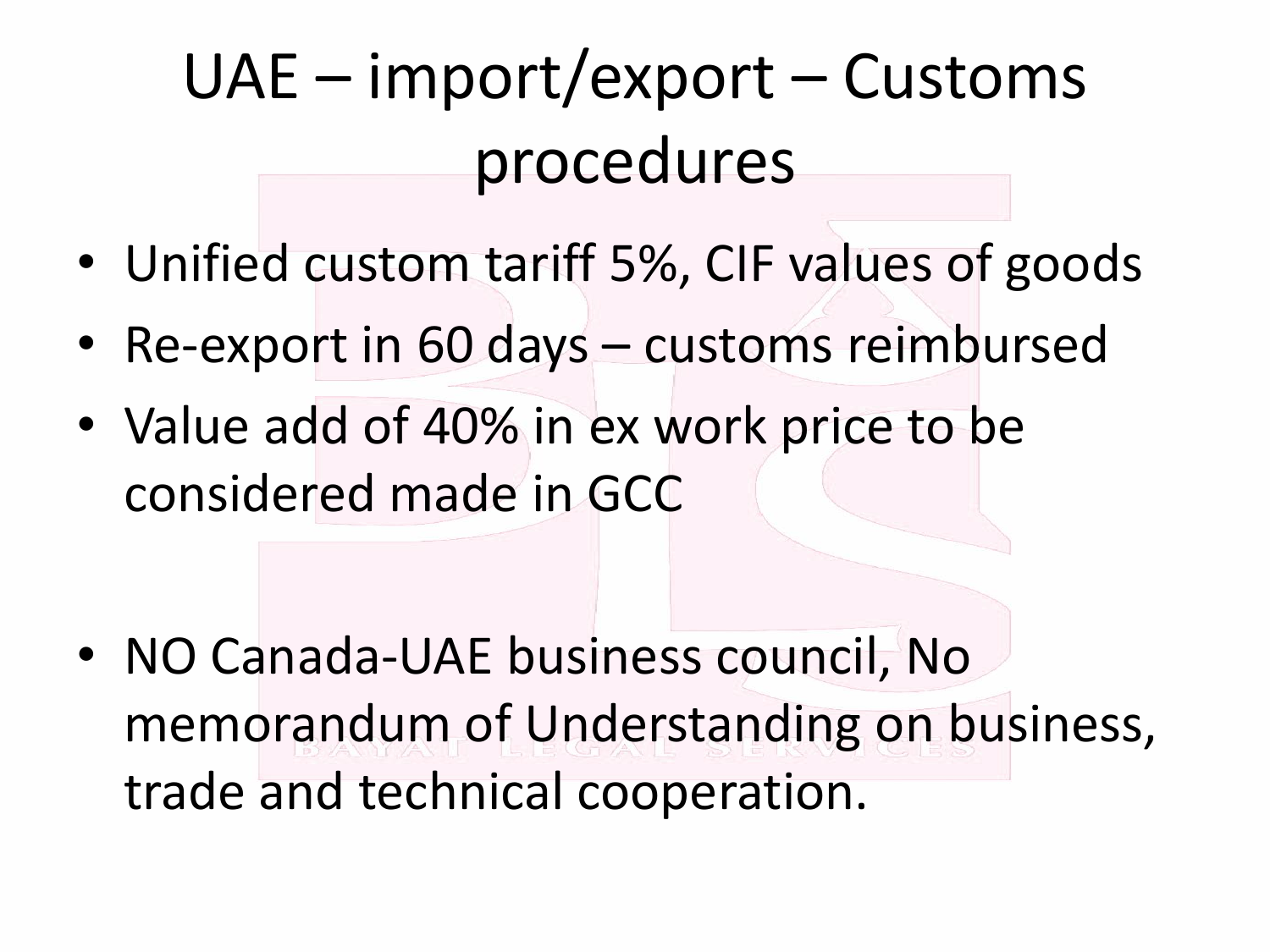#### UAE – Taxes

- No personal income tax
- No corporate income tax
	- Talks in the last 5 years for a 5-10% tax on net income
- No VAT

– Talks on a 5 % general tax

• Tax exemptions for up to 40 years in most free zones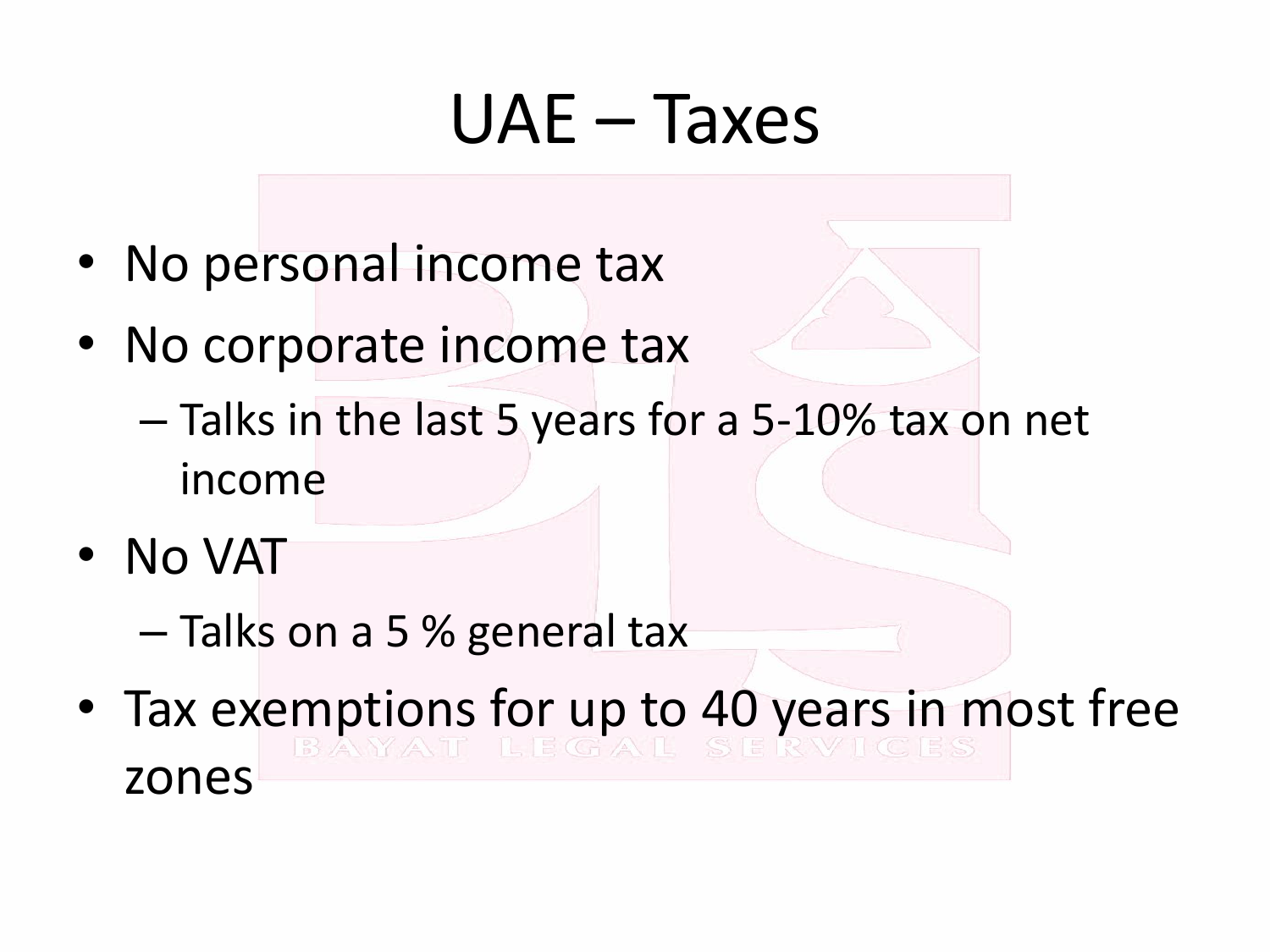### Qatar – Government & Judicial

- **Government** 
	- executive authority is vested in the Emir
	- assisted by the Council of Ministers as specified by the Constitution
	- Emir is the Head of State and represents the country internally, externally and in all international relations.
	- He is also the Commander-in-Chief of the armed forces, which he supervises with the assistance of Defense Council, set under his direct authority.
- Judicial
	- The judicial authority is vested in courts of law; and court judgments are proclaimed in the name of the Emir.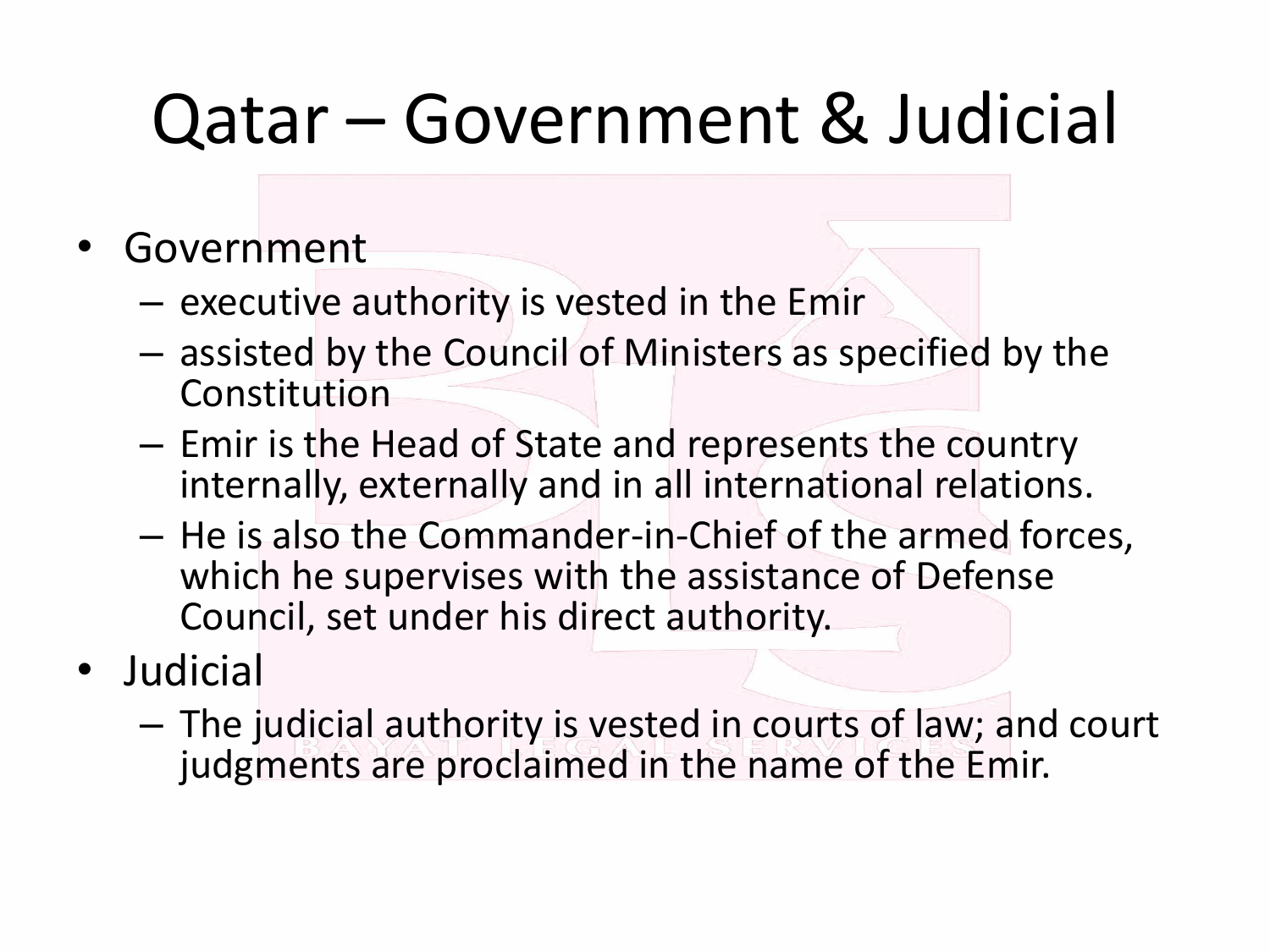#### Qatar – Establishing a business

- Not as easy as UAE
- 1) Contractual solutions, without a permanent structure:
	- Rep office or Branch
- 2) Permanent solutions:
	- Real JV with a local partner or Dormant partner
- 3) Independent solutions: Free zones solutions – 3 zones: financial; Sc. and Technical; Education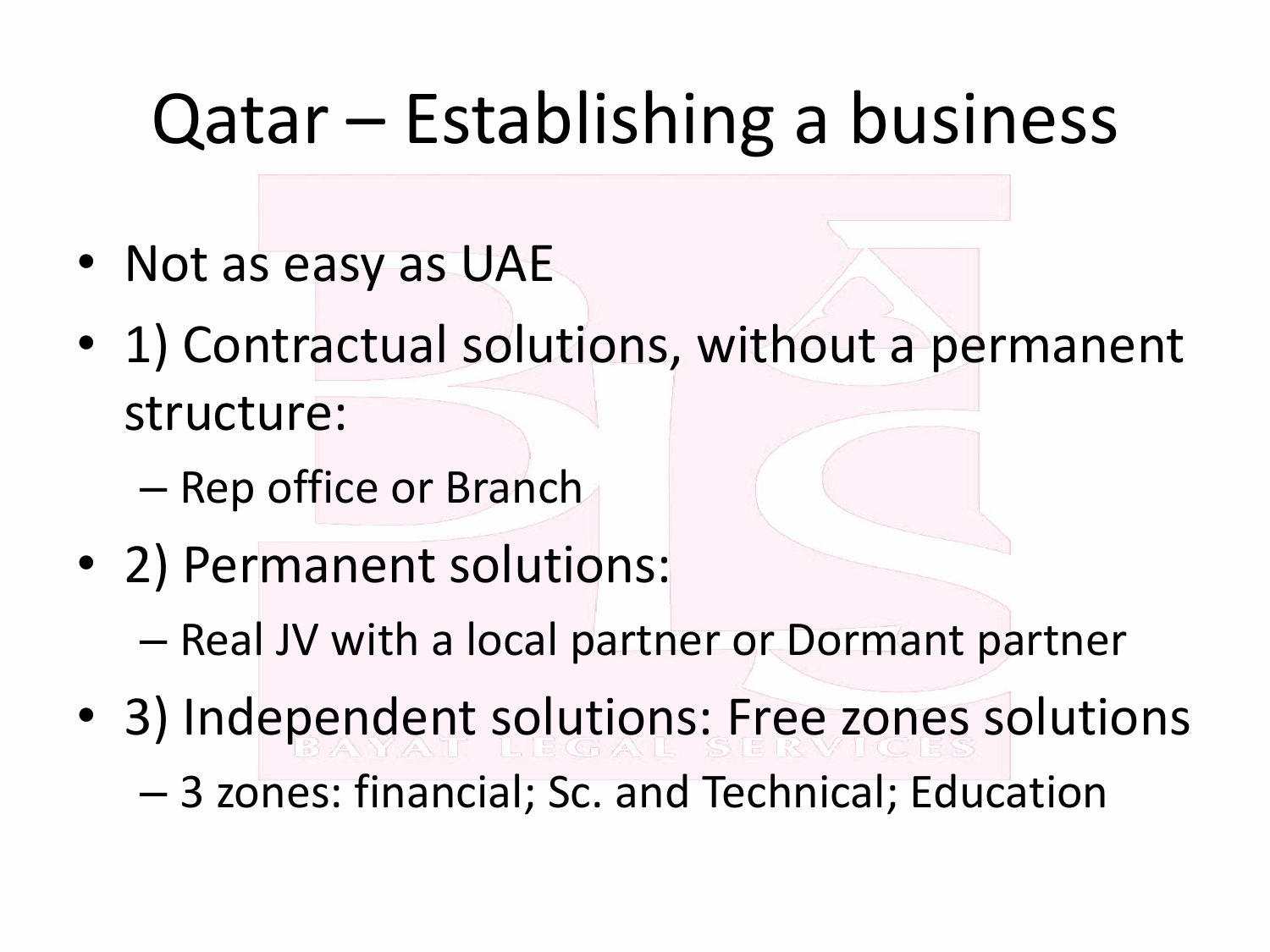#### … Qatar – Establishing a business

- Difficulty to choose a sponsor:
	- Dormant / powerful
	- Well kwon / neutral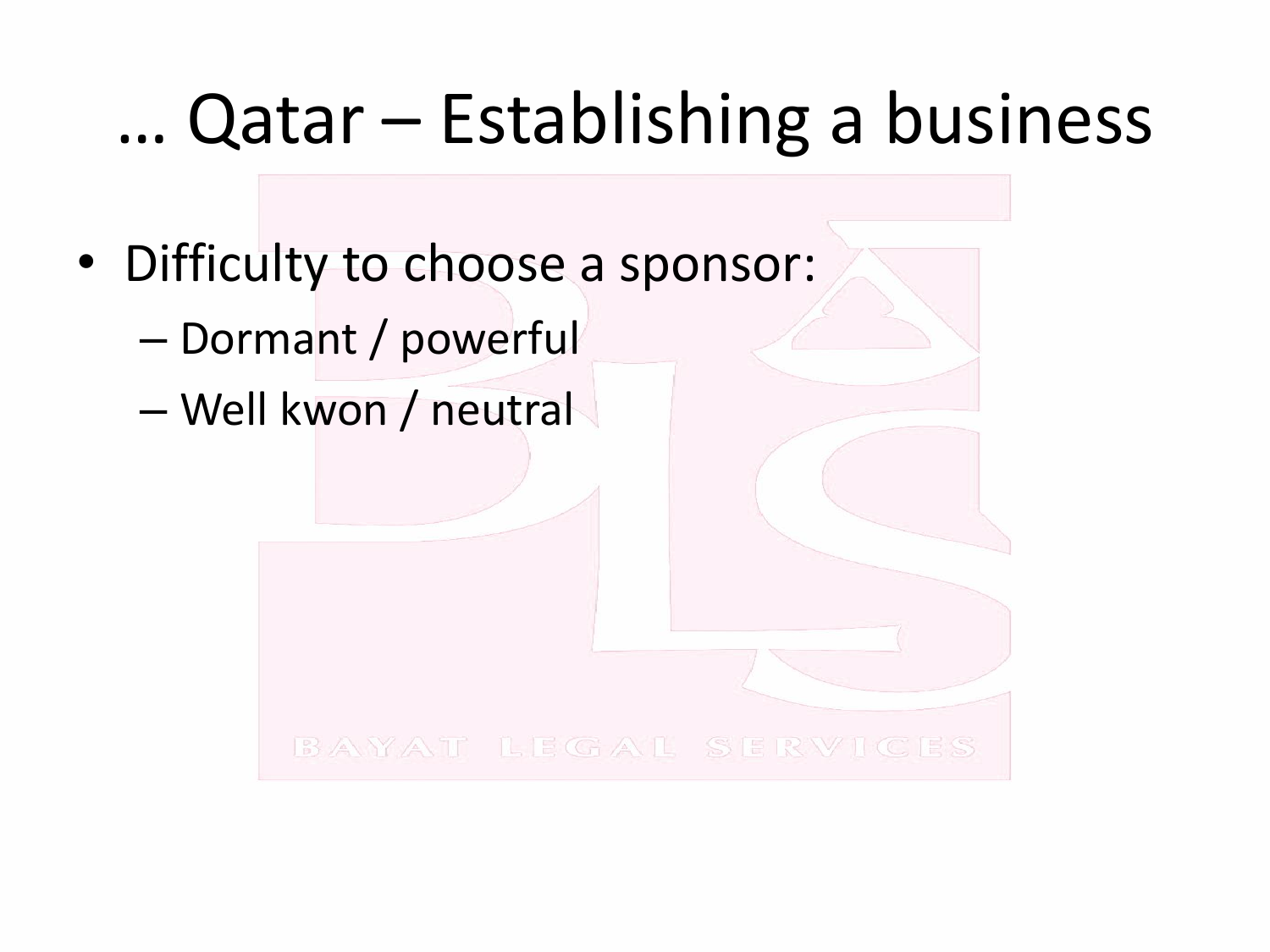#### Qatar – Labor and Immigration

- Very similar to other GCC countries
- Exit permit

• Visit visa can be obtained at immigration on arrival at the airport … cost QR 100

– Credit card or debit card only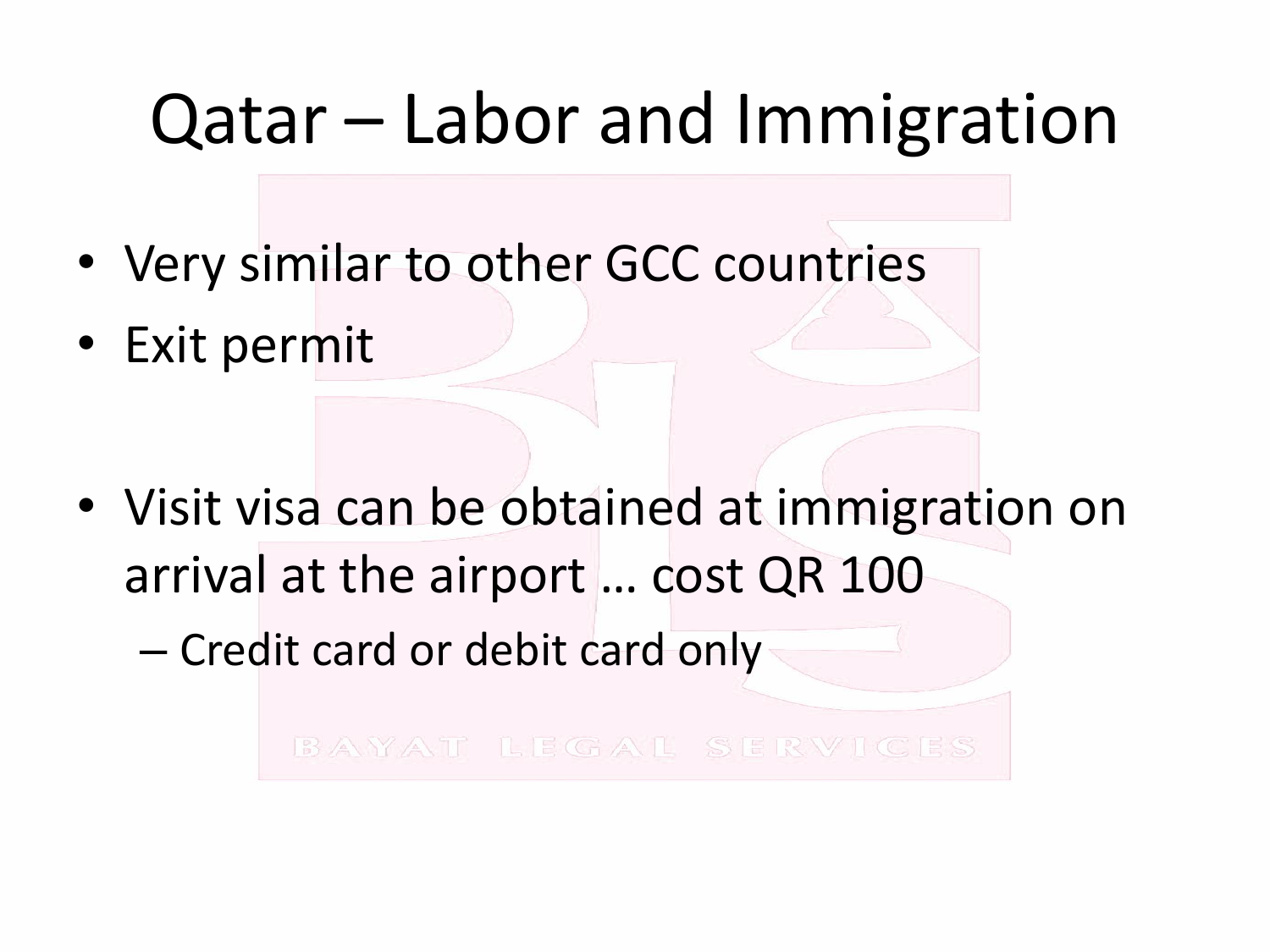#### Qatar – taxes

- No personal income tax
- Companies doing business in the country do have to pay certain taxes and obligations
	- All are required to keep adequate financial records
	- Only companies with foreign ownership
	- Flat 10% on profits on foreigner's shares
	- Since Jan 2010
- Zakat income tax  $-2.5%$
- Custom Duties and Tariffs
	- A flat rate of 5% is applied to most goods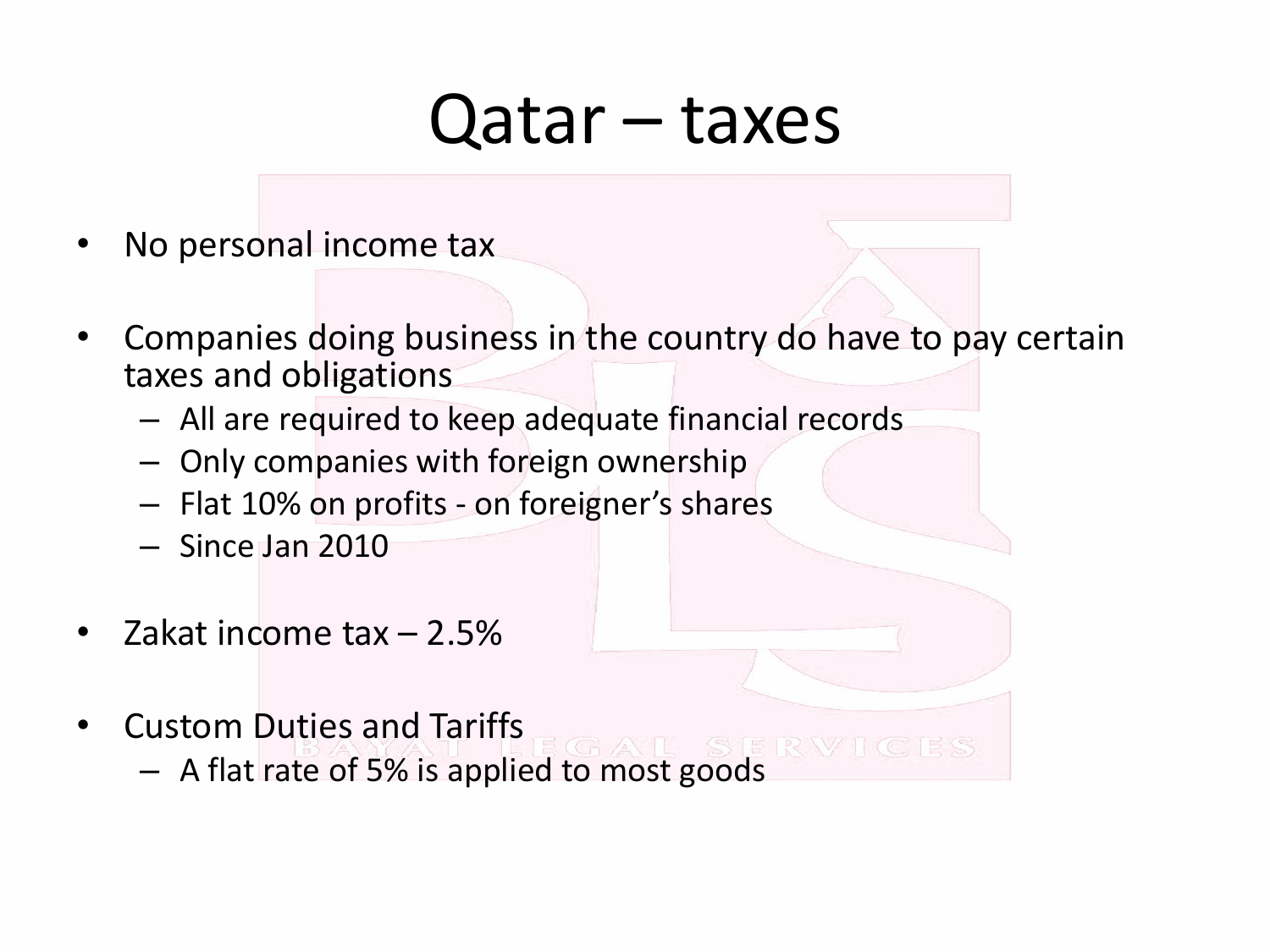### KSA – Government & Judicial

- The king combines legislative, executive, and judicial functions - has no legally binding written constitution
- royal decrees to form the basis of the country's legislation
- The primary source of law is the Islam and the Sunnah
- Not codified and no system of Jurisprudence
- Business and commerce is governed by Sharia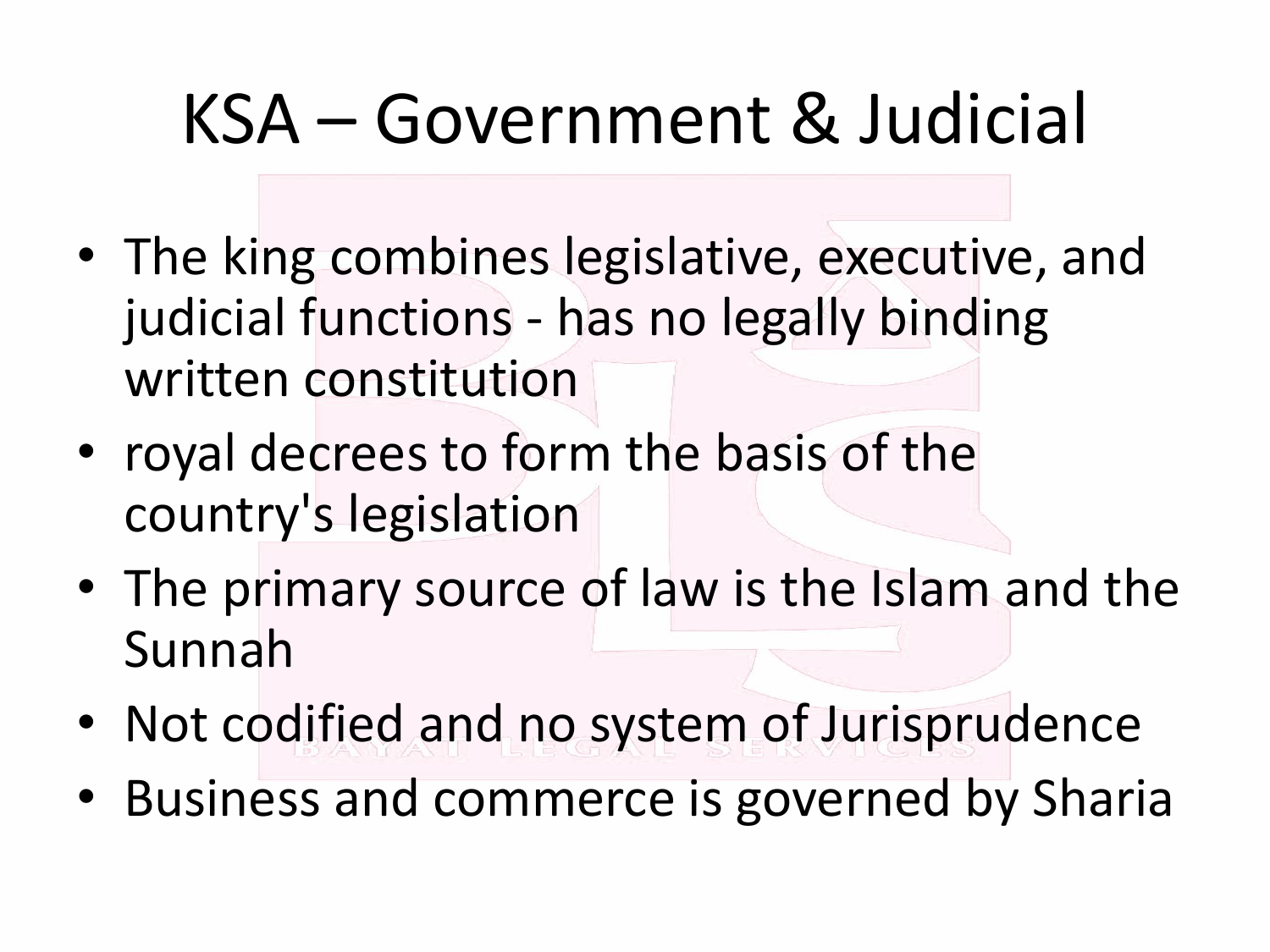#### KSA – Establishing a business

- There are several ways of doing, most common of these are:
	- LLC
	- Partnership
	- Non Resident Execution of Projects
	- Commercial Agents and Distributors
	- $-$  JV
	- Branch Offices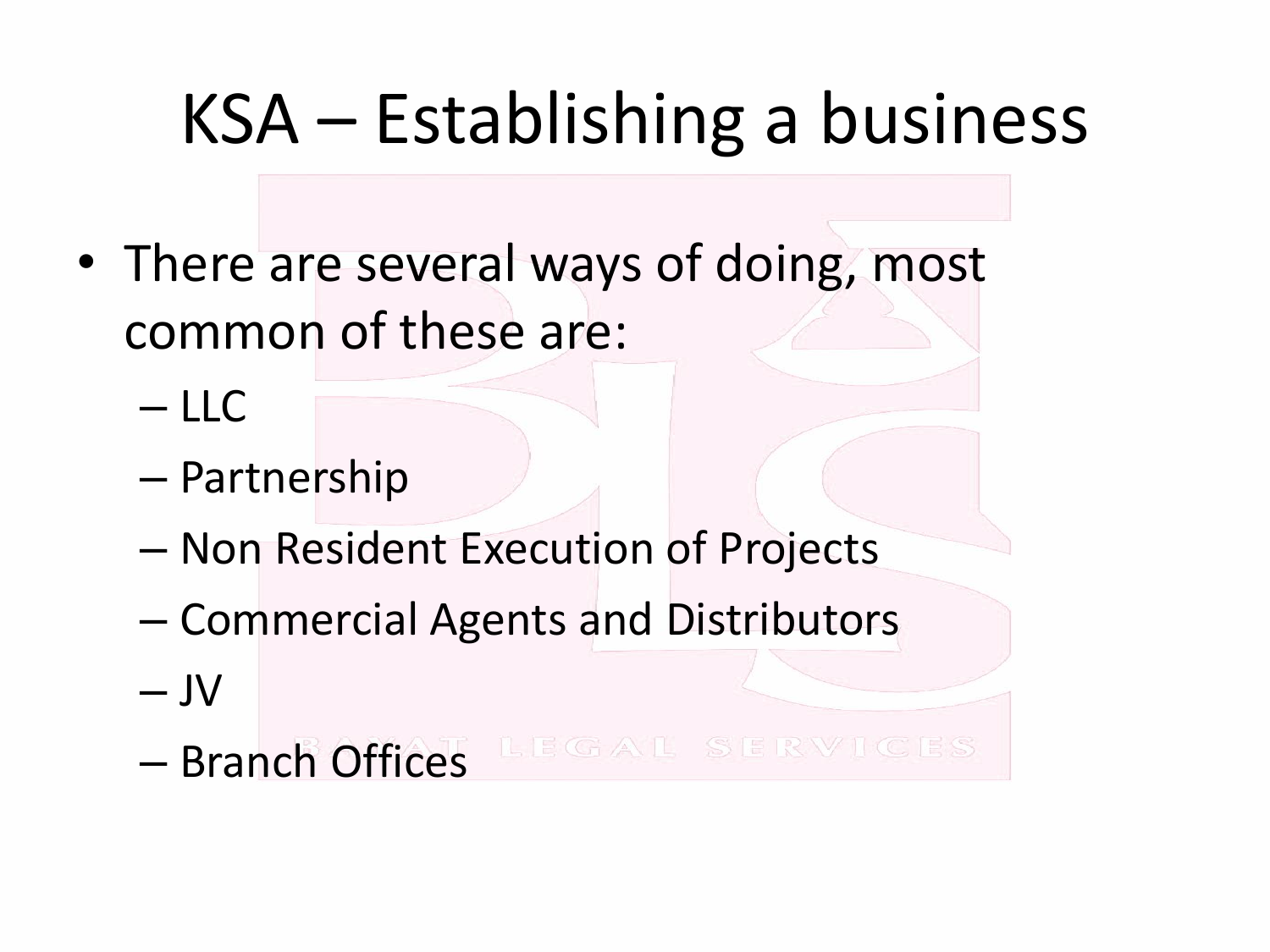#### KSA – Labor and Immigration

- Resident visa / permit
- exit/re-entry visa after obtaining residency visa
- Employers have a number of obligations, including at least 15 days paid holiday after a year's employment.
- Terminated employees must receive an "end-ofservice" payment of a half a months' salary for each year employed going up to one month if employed for more than 5 years.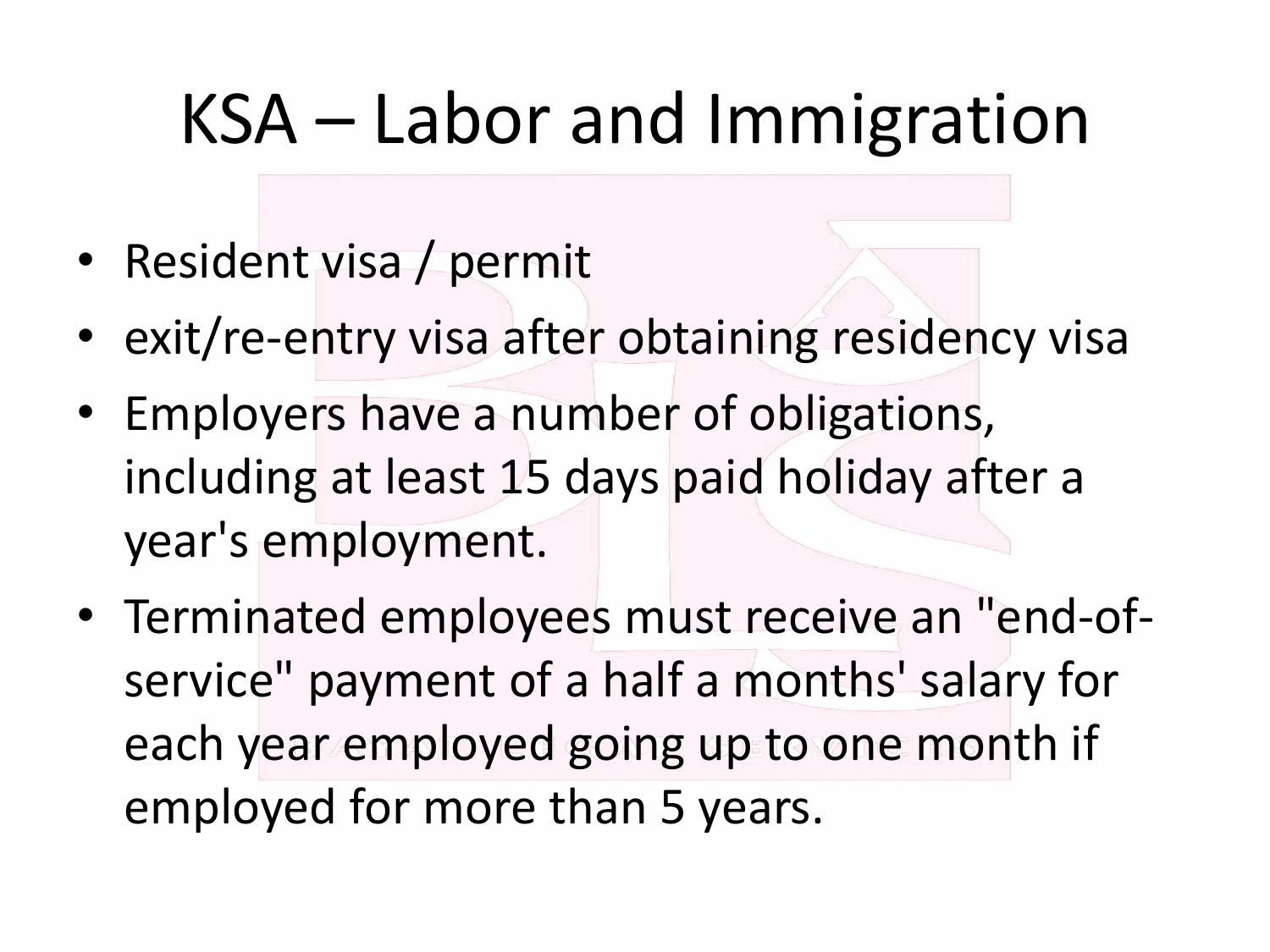#### KSA – Taxes

- GCC national
	- No income / corporate tax
	- Zakat of 2.5%
- Foreigners
	- Income from activity KSA of 20%
	- Employer must pay social security
	- Income is: self employment, capital investment, business activity in kingdom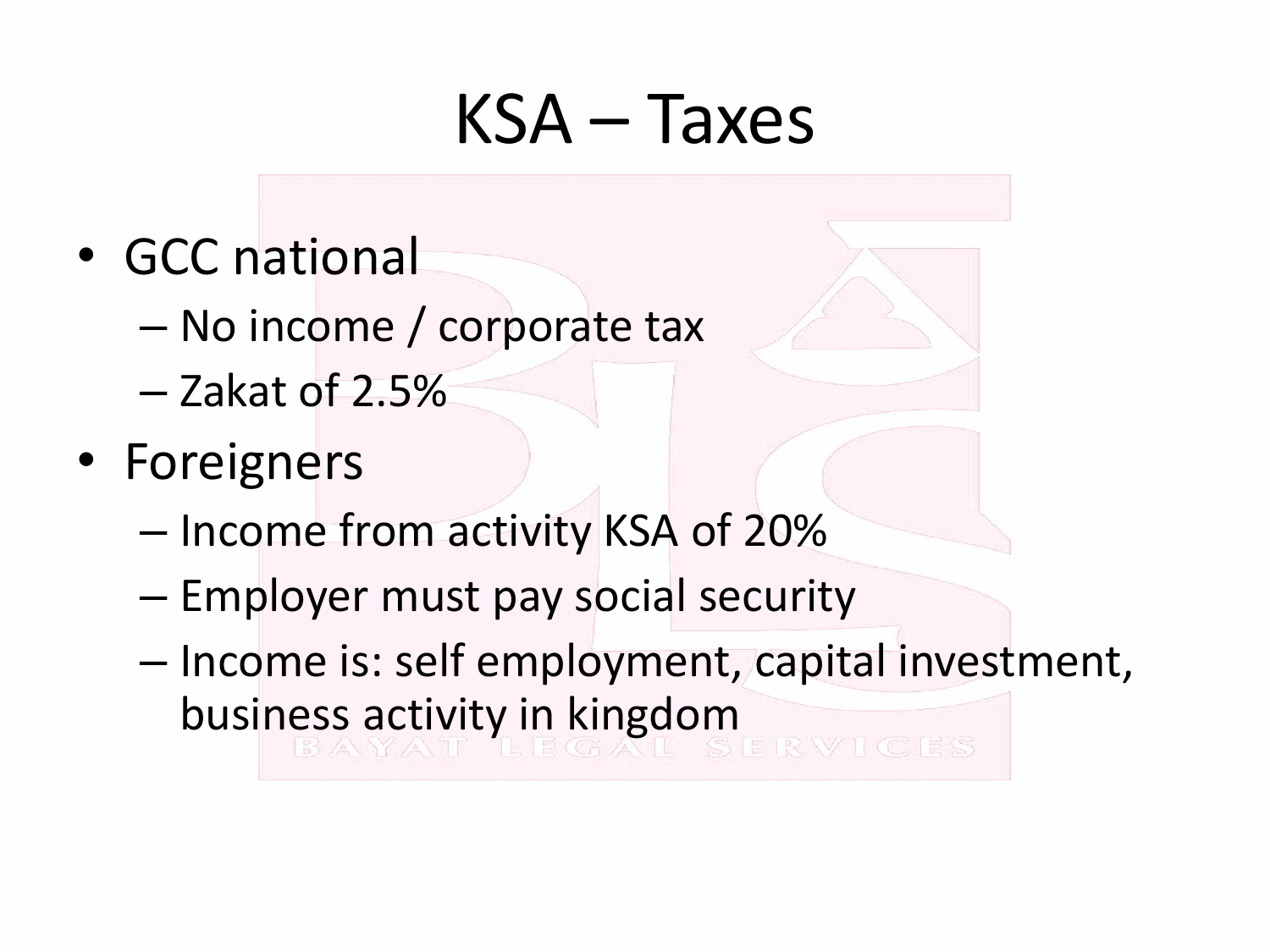### Kuwait – Government & Judicial

- The constitution gives the Emir (Al Saba) the authority to appoint the Prime Minister. The Prime Minister in turn appoints the ministers who forms the government, conditional on the approval of the Emir.
- Women vote in 2005
- The court system in Kuwait is divided into several branches: personal, criminal, commercial, administrative, leases, and civil courts.
- The personal courts have jurisdiction over matters relating to the personal status of Muslims, in particular family and inheritance law
- The civil courts has jurisdiction over all non-criminal cases not dealt with by other branches.
- Generally, courts will not exercise jurisdiction in cases where there is an express written agreement between the parties to refer a dispute to arbitration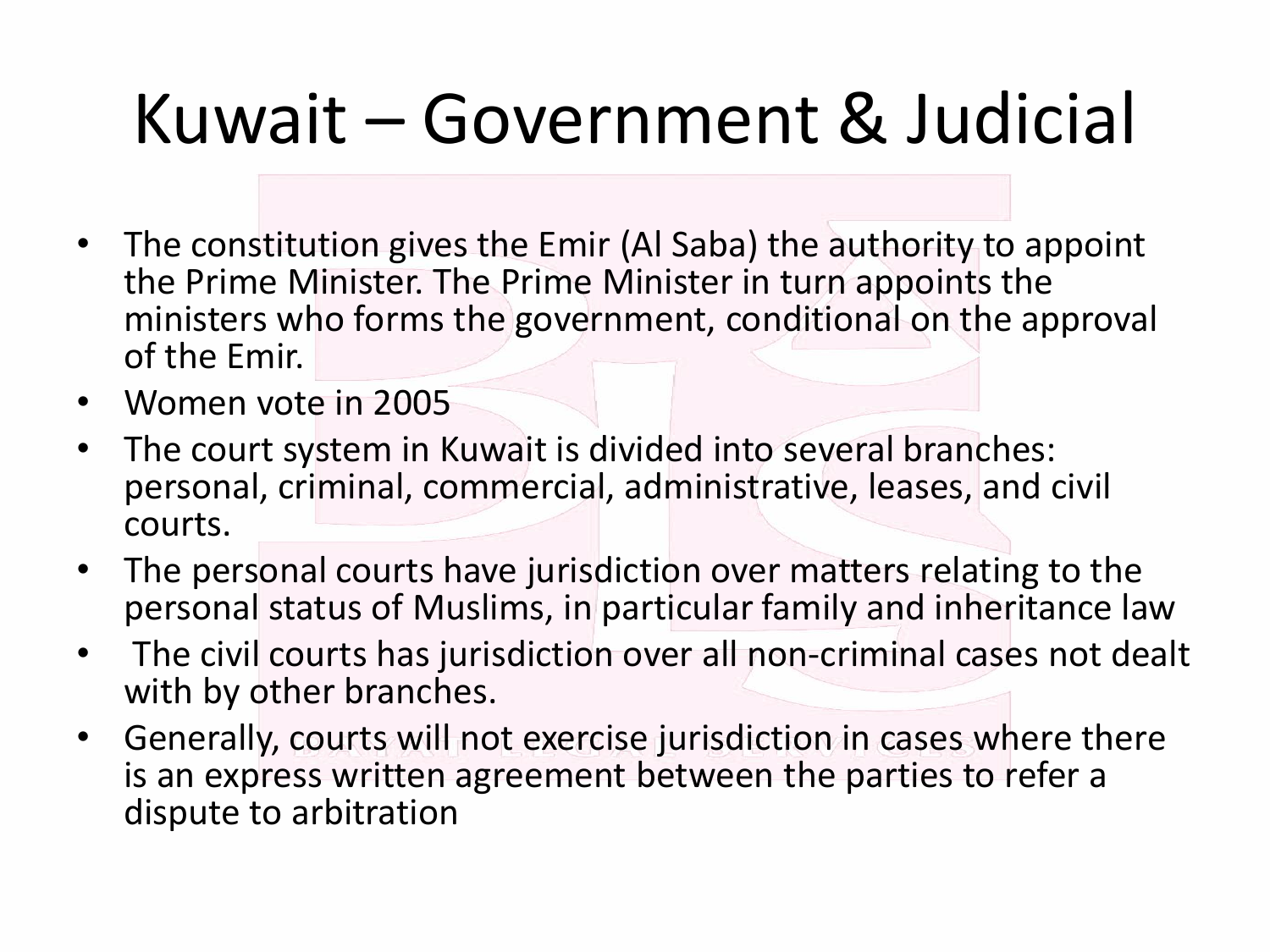### Kuwait – Establishing a business

- Limited Liability Company
- Shareholder company (holding co)
- Joint Liability Company (partnership)
- Joint Venture
- Commercial agency
- Branch
- Business licenses are issued only to Kuwaiti nationals or to Kuwaiti companies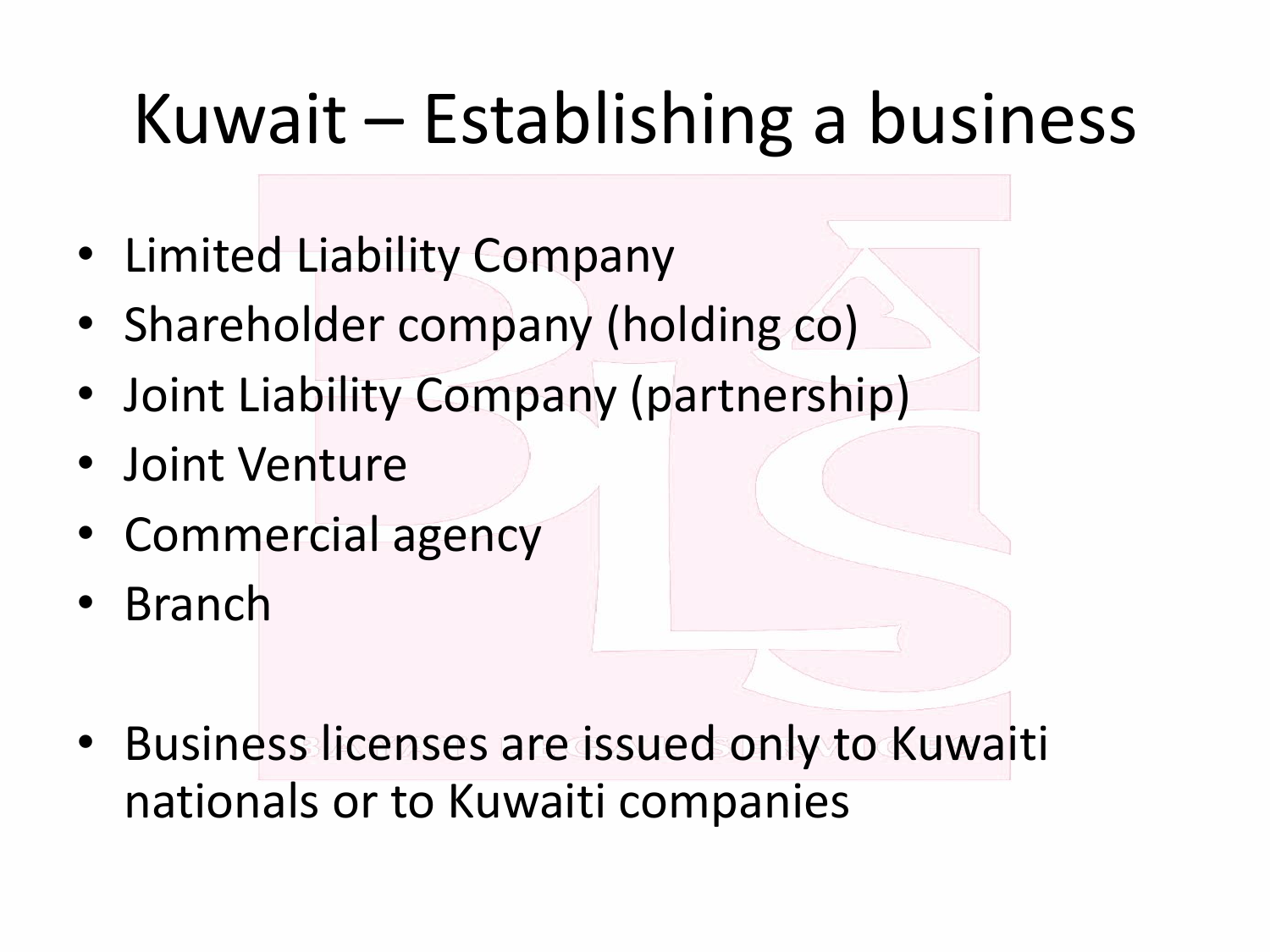#### Kuwait – Labor and Immigration

Work permit issued from the Ministry of Social Affairs and Labor

Health insurance certificate and Disease-free certificate

Process: Work permit; work visa; medical check; residency visa; Civil ID

Residency visa valid up to 5 years

34 nationalities entry visas upon arrival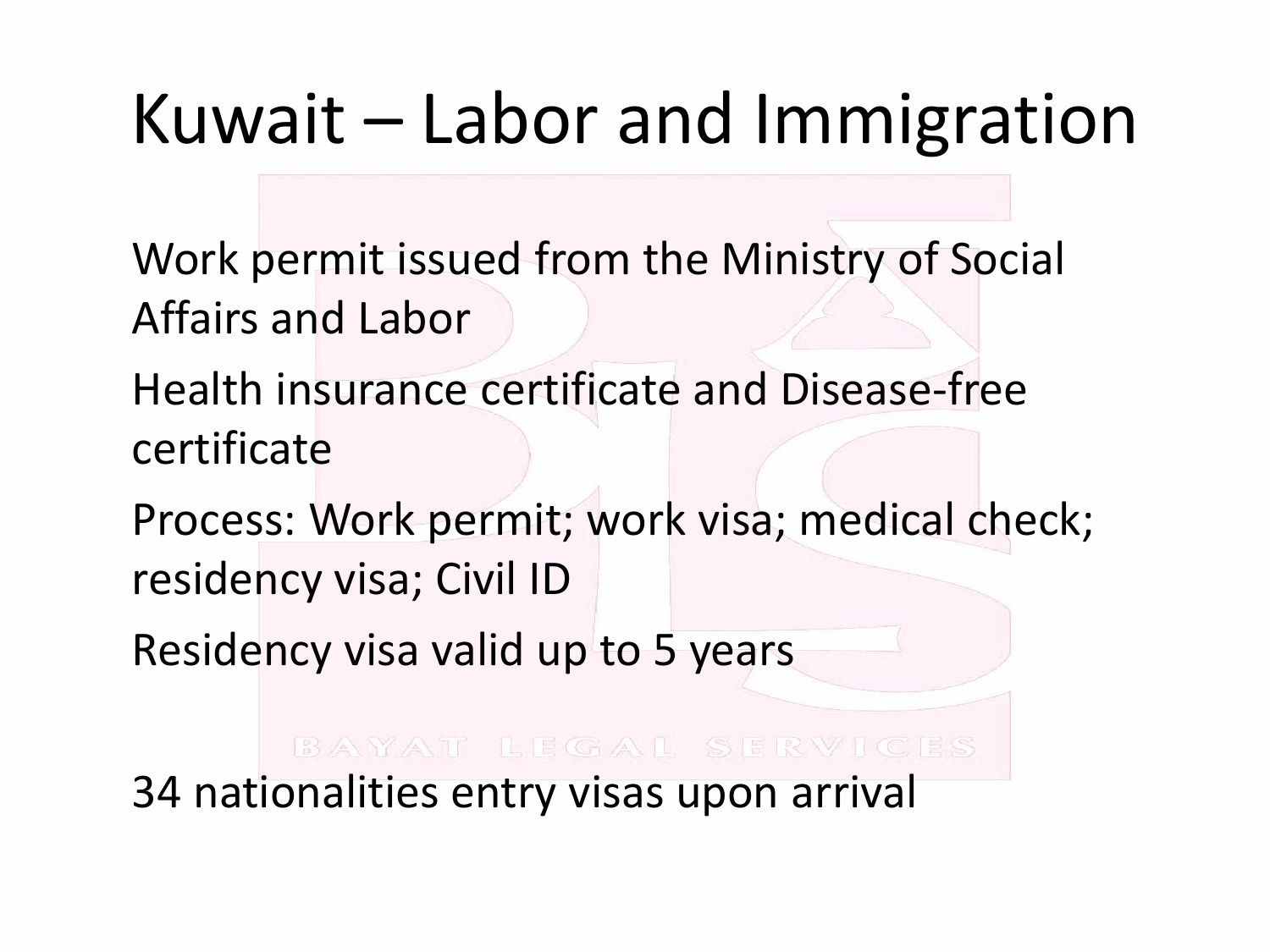#### Kuwait – Taxes

- No personal income tax
- Companies doing business in the country do have to pay certain taxes and obligations
	- are required to keep adequate financial records
	- Only com with foreign ownership
	- Flat 15% on profits on foreigner's shares
- Zakat income tax
- Custom Duties and Tariffs – A flat rate of 5% is applied to the cost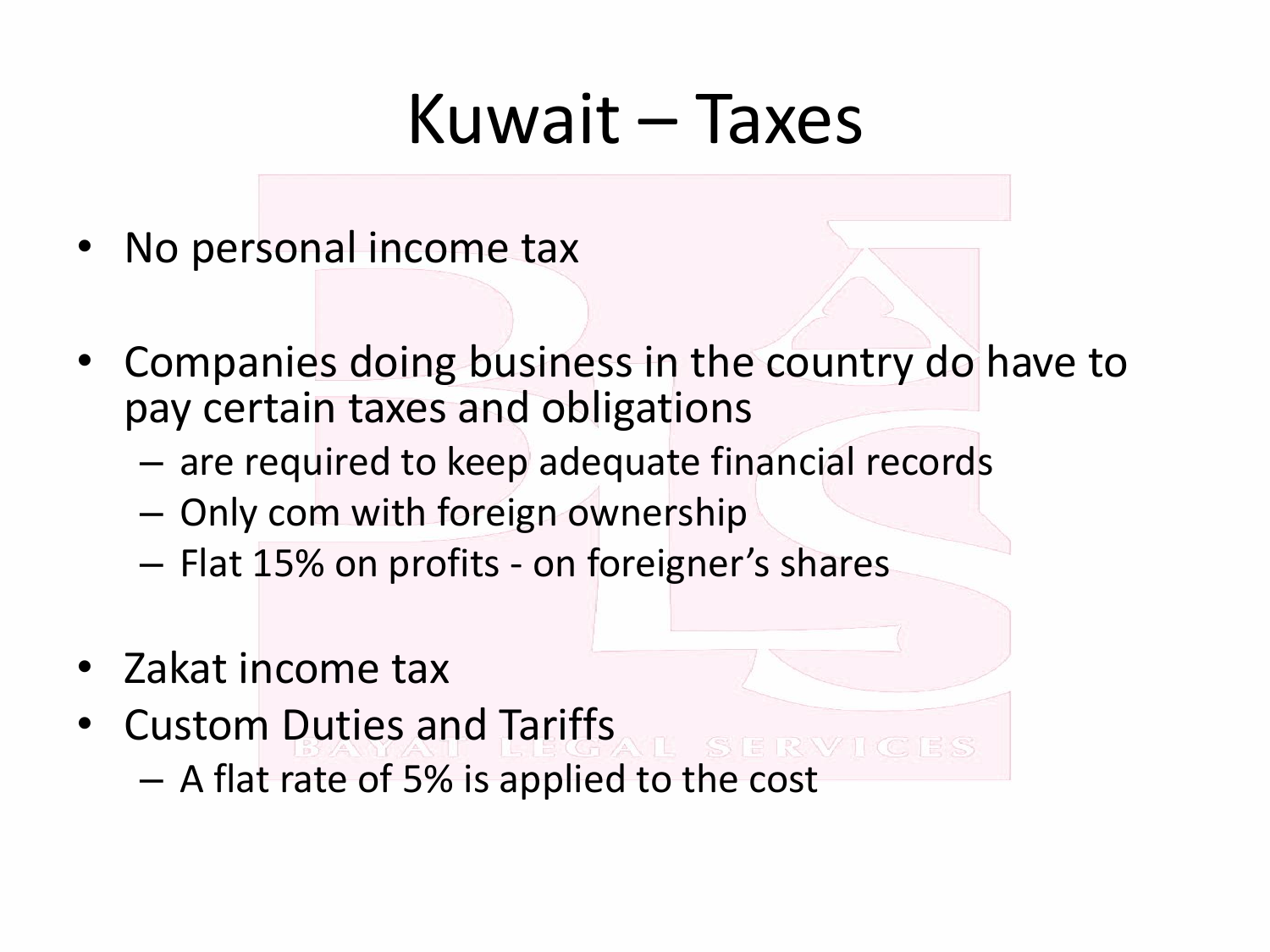#### Bahrain – Government & Judicial

- Constitutional monarchy The constitution enshrined the hereditary leadership on the al-Khalifa family
- Women vote in 2002
- All legislation must be passed by a majority in both the Chamber of Deputies and the Shura Council, and must be ratified by the King.
- The Judiciary of Bahrain is divided in to two branches: the Civil Law Courts and the Shari'a Law Courts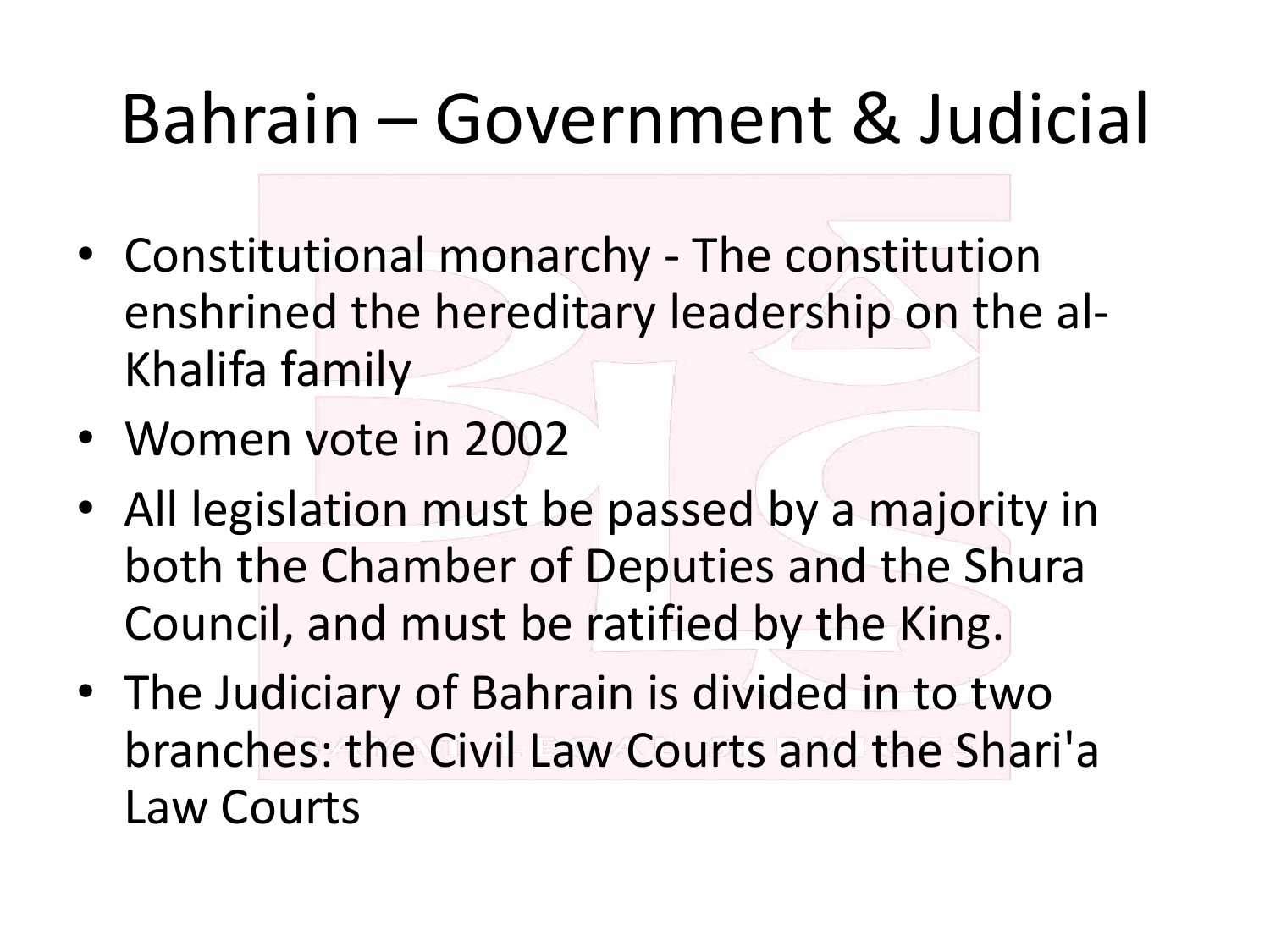#### Bahrain – Establishing a business

- The Commercial Companies Law allows for companies to be incorporated with 100% foreign capital, in certain circumstances and for certain activities
- Otherwise, foreign ownership is limited to 49% and certain business activities are restricted to GCC nationals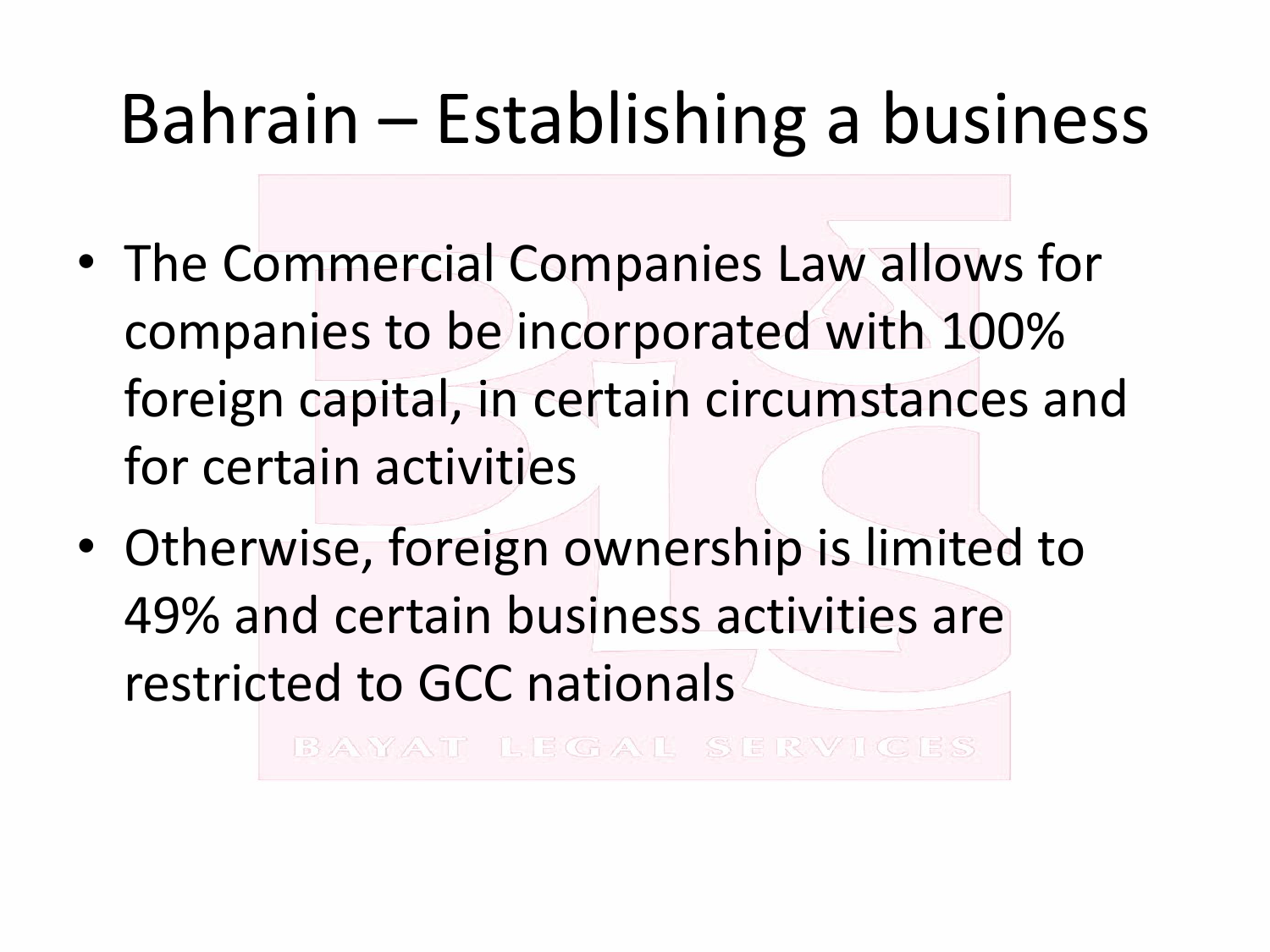### … Bahrain – Establishing a business

- Obtain lease agreement to prove location
- Draft standard Memorandum of Association and obtain preliminary approval from the Ministry of Commerce at the Bahrain Investment Center's one-stop shop
- Obtain approval from the Municipality
- Notarize Memorandum of Association
- Open an account at the bank and obtain proof of deposit of capital
- Obtain Certificate of Registration from Ministry of Commerce
- Register the company and employees with the General Organization for Social Insurance (GOSI)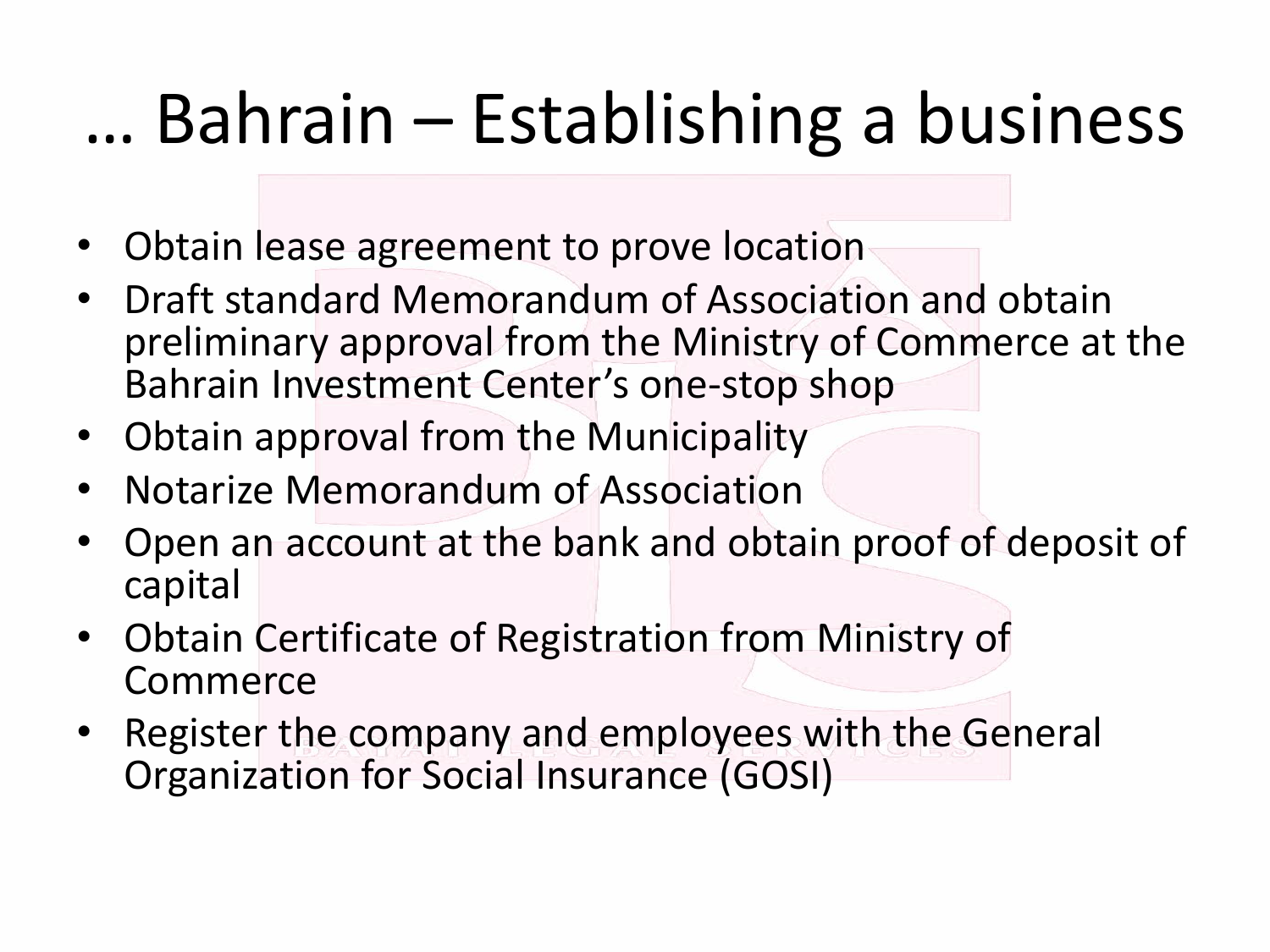#### Bahrain – Labor and Immigration

- An employer cannot employ non-Bahraini workers without obtaining a work permit for the workers from the Ministry of Labour and Social Affairs
- A work permit normally takes approximately a month to process
- Two Weeks Tourist Visas and 72 hour / 7 day Visas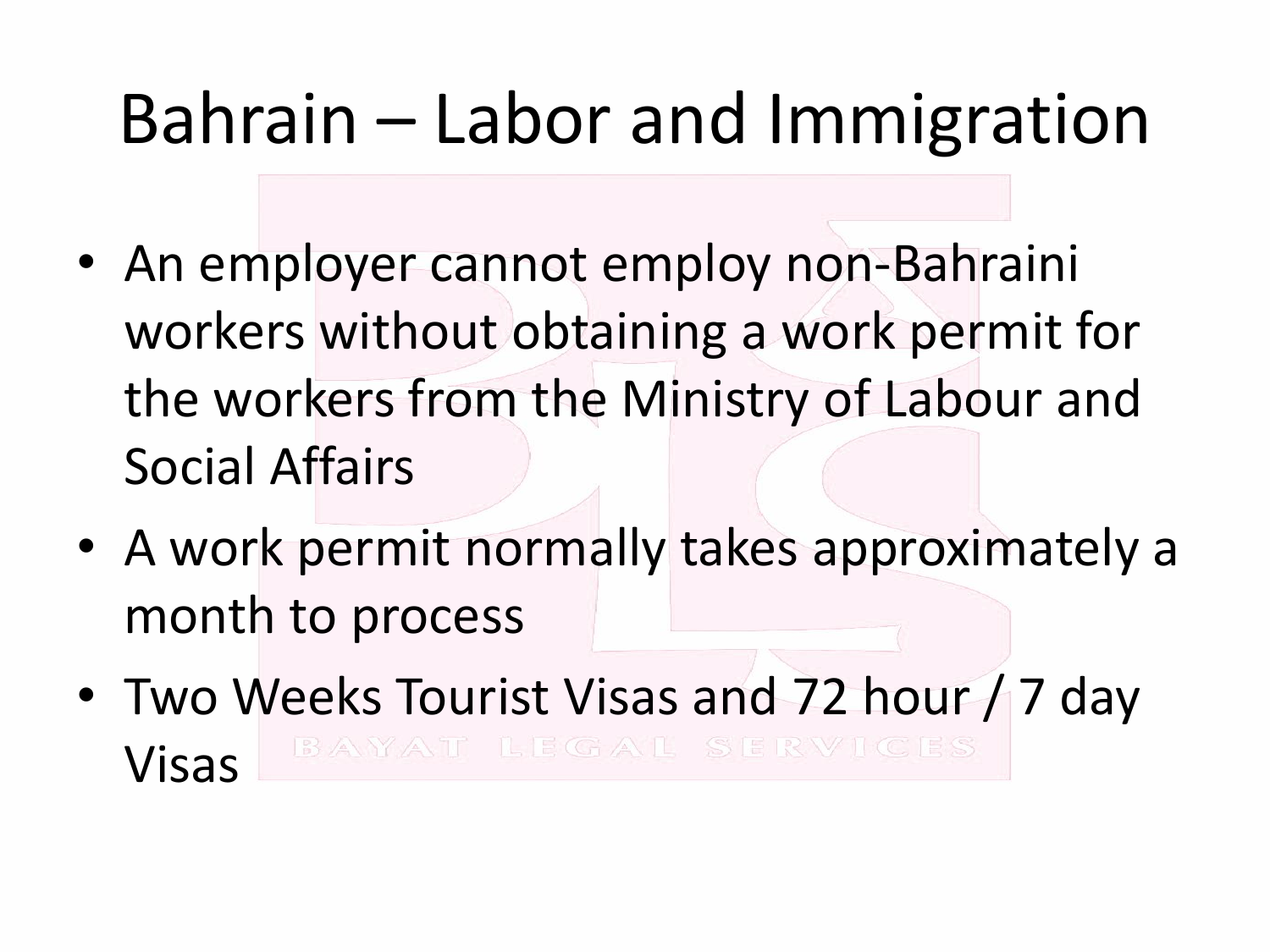#### Bahrain – Taxes

- A copy of annual report and the auditor's report within ten days of the date that the documents are prepared
- Corporate Taxation
	- There is no corporate tax on companies, except for oil, gas and petroleum companies which are engaged in exploration, production, or refining, regardless of their place of incorporation. The tax rate is 46% of net profits generated in Bahrain.
- Customs duty at a rate of 5% is levied on some imported goods such as certain foods, perfume, cars and electronic products. Tobacco products are levied at 100% and alcohol at 125%.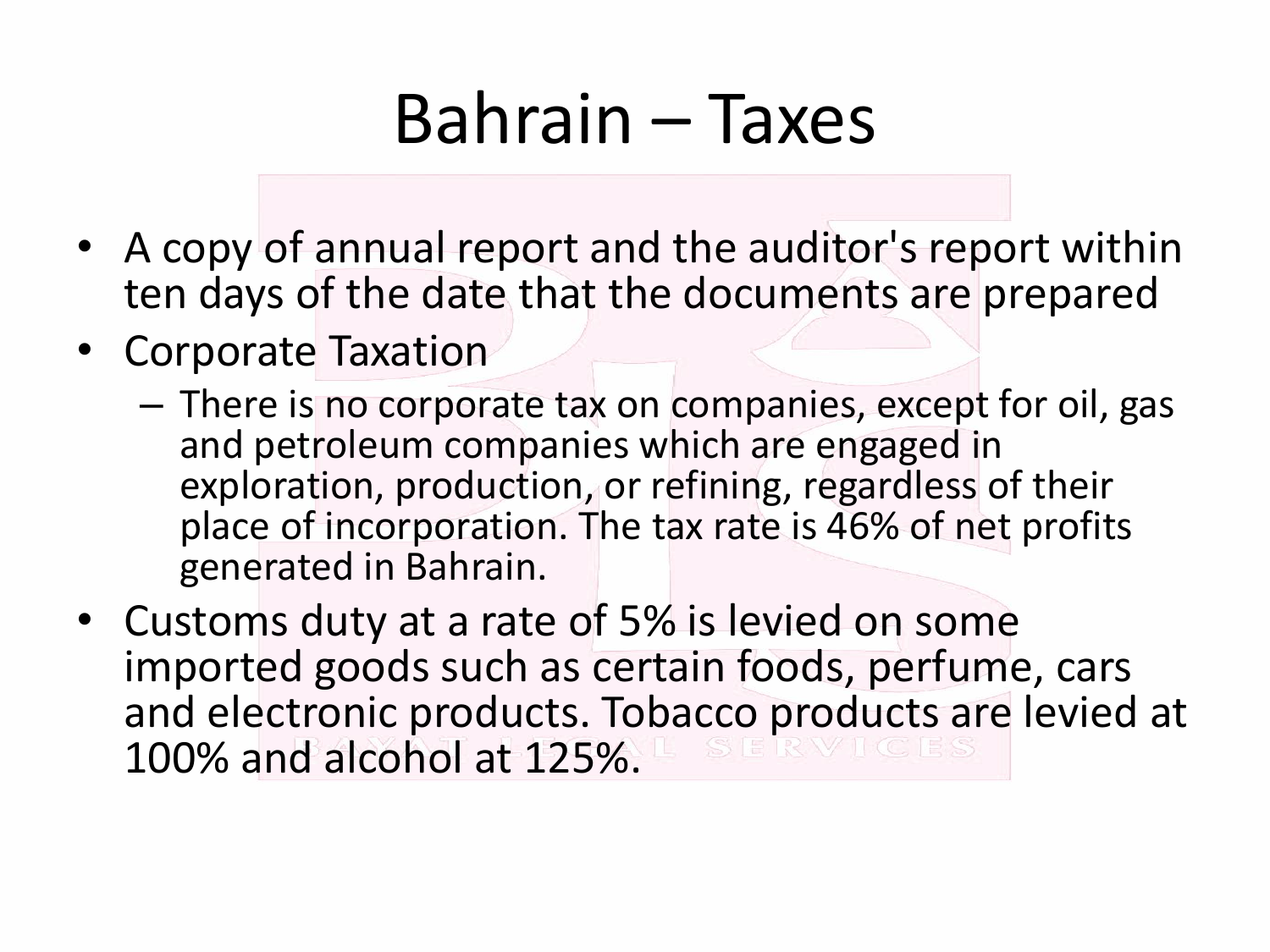#### Oman – Government & Judicial

- The Basic Law of the State
- An independent judiciary
- Rights are derived from Islamic and Omani legal and social values and traditions
- Oman's legal system is based on the Ibadi interpretation of the sharia
- Modern commercial law, borrowed from other parts of the Middle East and Europe, operates in the business sphere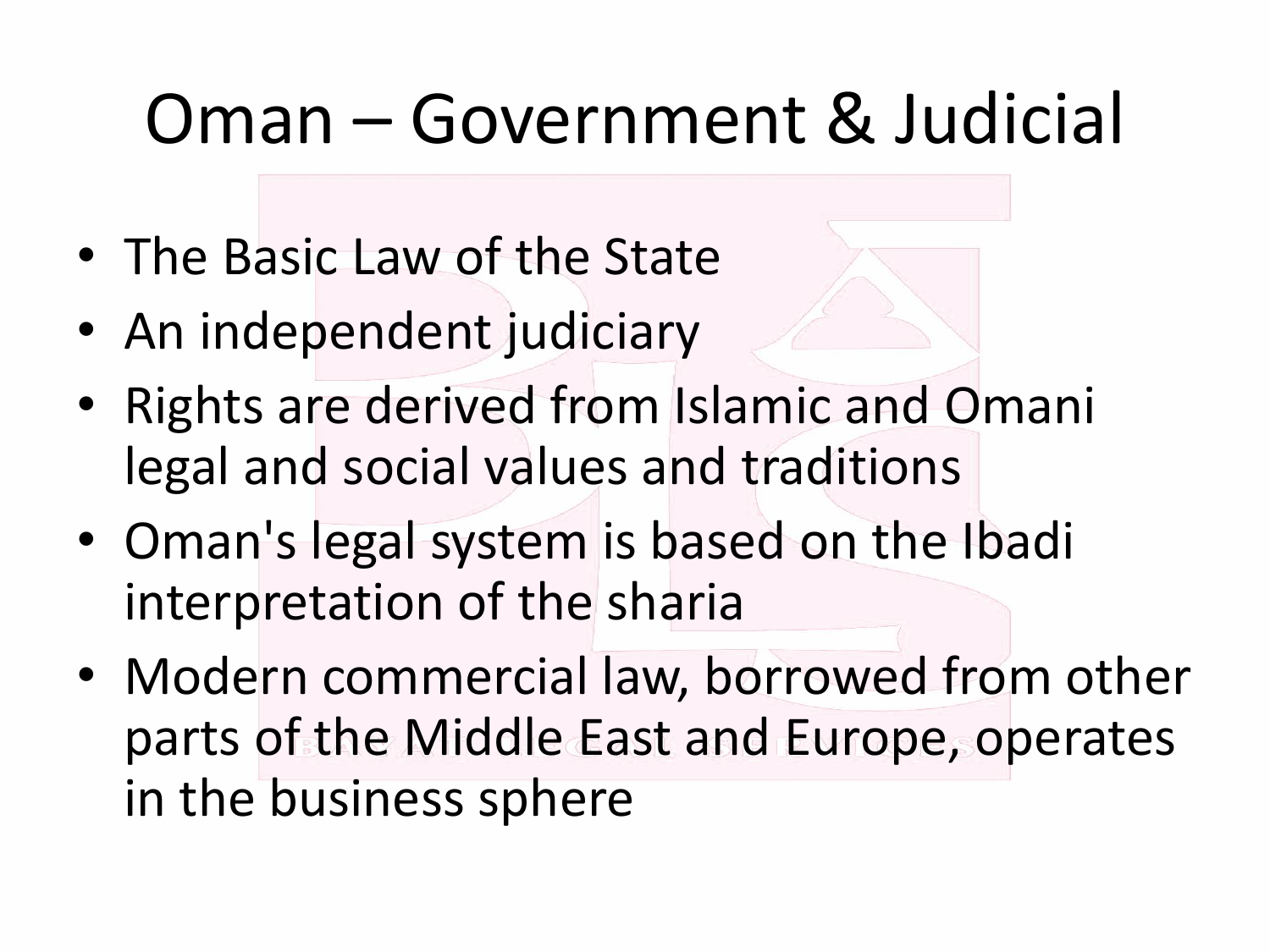### Oman – Establishing a business

- Foreign persons or companies may participate in four types of business associations defined under the Commercial Companies Law, as follows:
- Partnerships
- Holding company
- Limited Liability Companies
- Joint ventures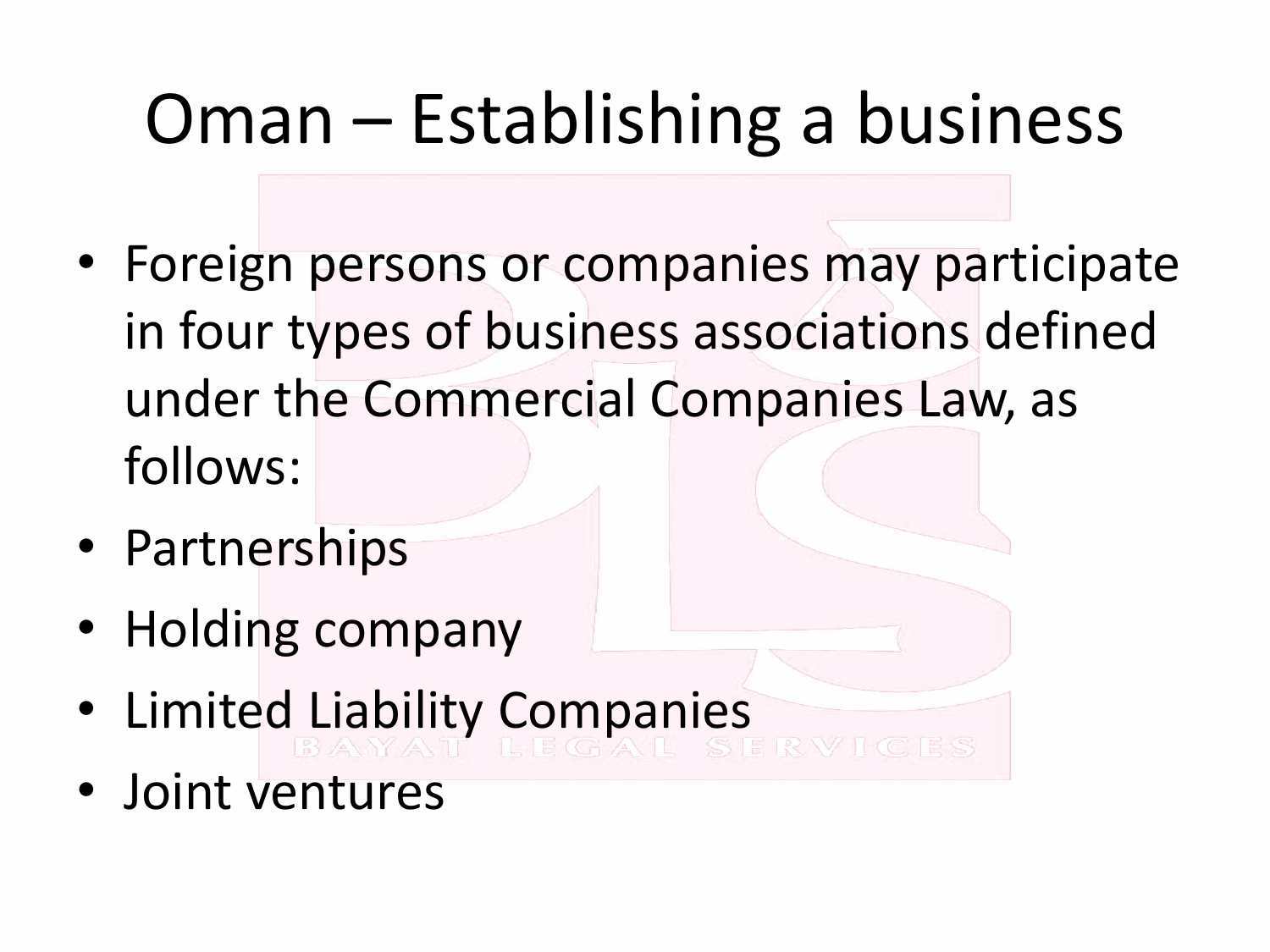### … Oman – Establishing a business

- Deposit the legally required initial capital in a bank
- Registration with the Commercial Registry at the Ministry of Commerce and Industry (MOCI)
- Notification of the Tax Department of the Finance Ministry
- Register employees for social insurance
- Make a company seal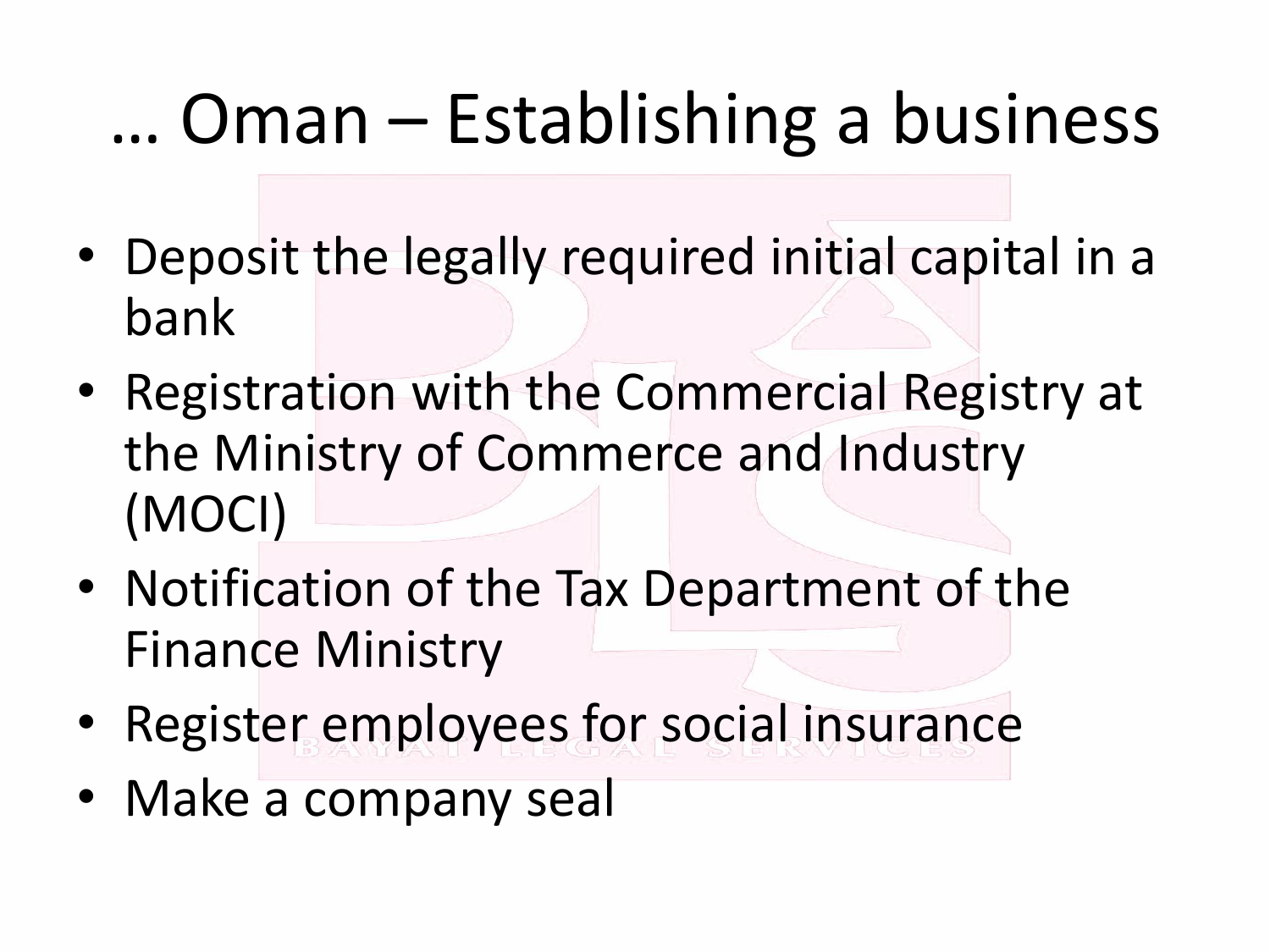#### Oman – Labor and Immigration

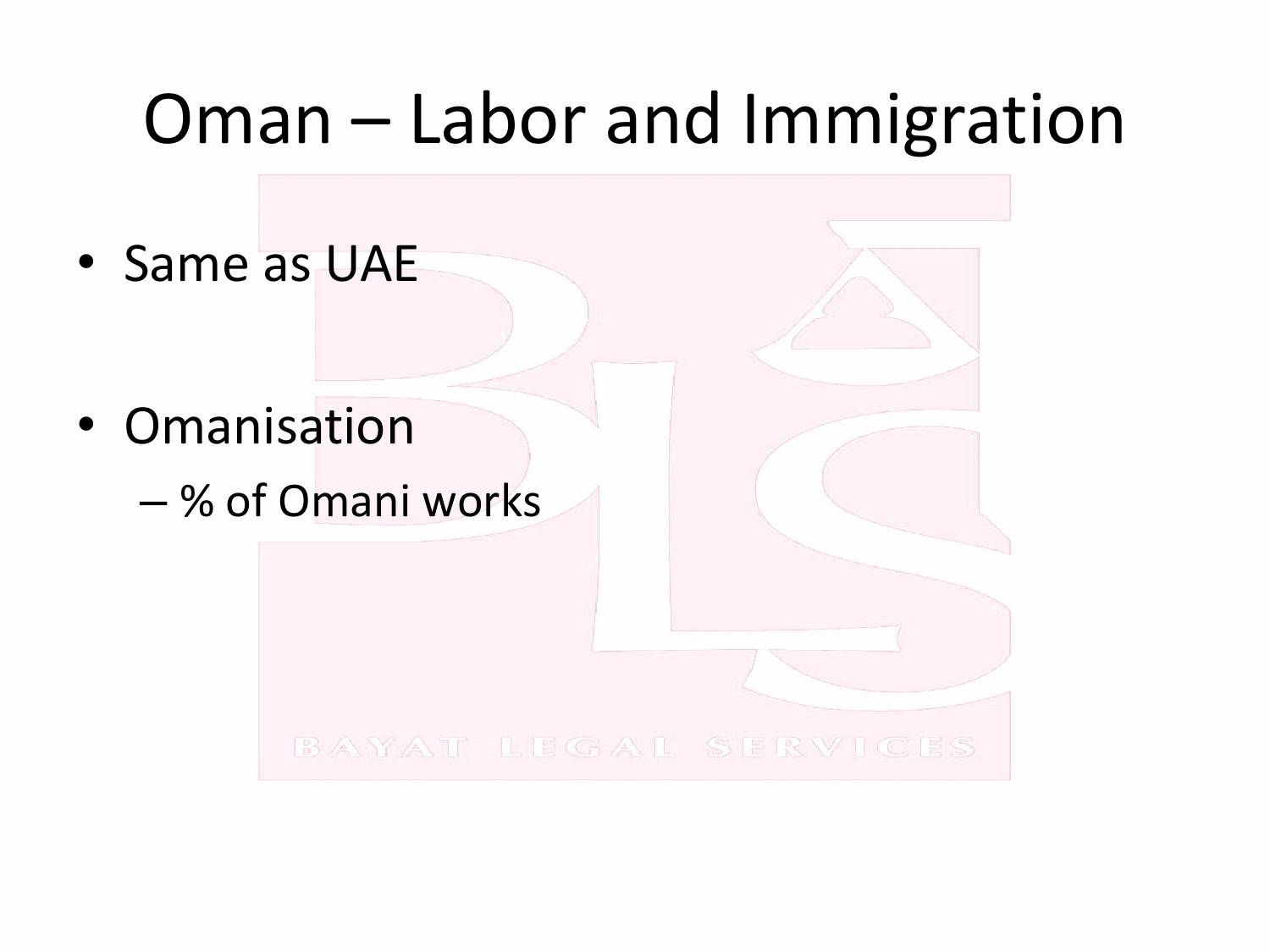#### Oman – Taxes

There is no income tax

Top corporate tax rate for Omani companies is 12% if profits are above OR 30,000 Other established companies which are supported by any foreign establishment shall pay taxes at the following rates are 5% to 30% There is no consumption tax or value-added tax (VAT)